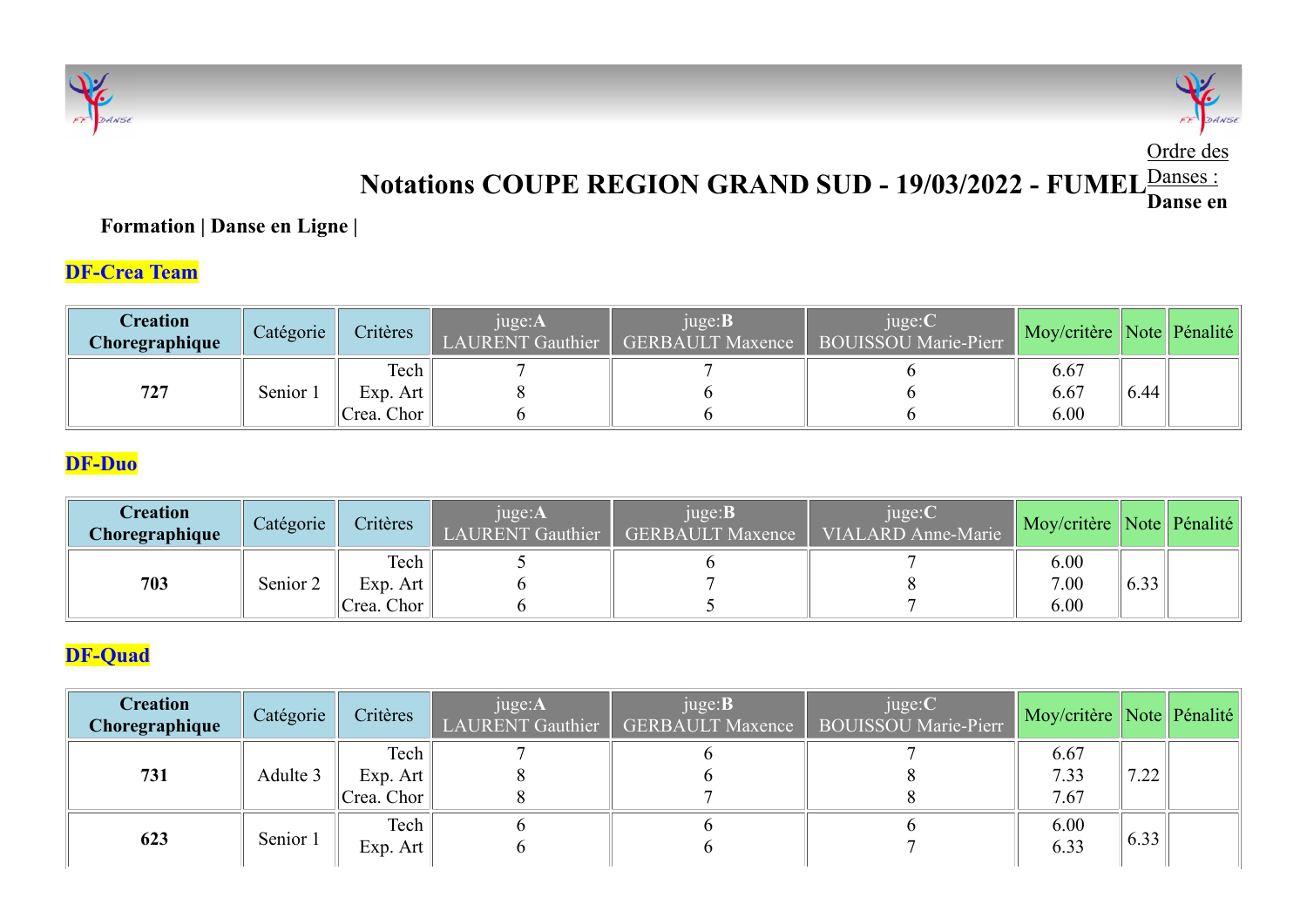|     |          | Crea. Chor           | $7\overline{ }$         | 6                        | $\tau$ | 6.67         |      |  |
|-----|----------|----------------------|-------------------------|--------------------------|--------|--------------|------|--|
|     |          | $\ $ Tech            | $\tau$                  | $\overline{\mathcal{L}}$ | 6      | 6.00         |      |  |
| 704 | Senior 2 | Exp. Art $\ $        | $\overline{7}$<br>$8\,$ | 6                        | 6<br>6 | 6.33<br>6.33 | 6.22 |  |
|     |          | $\ $ Crea. Chor $\ $ |                         |                          |        |              |      |  |

# DL-Avance

|                  |           | Crea. Chor       | $\tau$                            | 6                                         | $\tau$                                | 6.67                      |      |  |
|------------------|-----------|------------------|-----------------------------------|-------------------------------------------|---------------------------------------|---------------------------|------|--|
| 704              | Senior 2  | Tech<br>Exp. Art | $\tau$                            | 5<br>6                                    | 6<br>b                                | 6.00<br>6.33              | 6.22 |  |
|                  |           | Crea. Chor       | 8                                 | 5                                         | 6                                     | 6.33                      |      |  |
| <b>DL-Avance</b> |           |                  |                                   |                                           |                                       |                           |      |  |
| Waltz            | Catégorie | Critères         | juge:A<br><b>LAURENT</b> Gauthier | juge: <b>B</b><br><b>GERBAULT Maxence</b> | juge:C<br><b>BOUISSOU</b> Marie-Pierr | Moy/critère Note Pénalité |      |  |
| 726              | Adulte 2  | Tech<br>Exp. Art | 8<br>8                            | 6                                         | $\mathfrak b$<br>8                    | 6.67<br>7.67              | 7.17 |  |
| 304              | Junior    | Tech<br>Exp. Art | 8<br>9                            | 8<br>8                                    | 8<br>8                                | 8.00<br>8.33              | 8.17 |  |
| Cuban            | Catégorie | Critères         | juge:A<br>LAURENT Gauthier        | juge: <b>B</b><br><b>GERBAULT Maxence</b> | juge:C<br><b>BOUISSOU Marie-Pierr</b> | Moy/critère Note Pénalité |      |  |
| 726              | Adulte 2  | Tech<br>Exp. Art | $\overline{4}$<br>$\overline{4}$  | 5<br>6                                    |                                       | 4.33<br>5.00              | 4.67 |  |
| 304              | Junior    | Tech<br>Exp. Art | 8<br>9                            | 8<br>8                                    | 8<br>8                                | 8.00<br>8.33              | 8.17 |  |
| <b>Pulse</b>     | Catégorie | Critères         |                                   | Moy/critère                               | Note                                  | Pénalité                  |      |  |
| <b>Smooth</b>    | Catégorie | Critères         |                                   | Moy/critère                               | Note                                  | Pénalité                  |      |  |
| <b>Stage</b>     | Catégorie | Critères         | juge:A<br><b>LAURENT</b> Gauthier | juge: <b>B</b><br><b>GERBAULT</b> Maxence | juge:C<br><b>BOUISSOU</b> Marie-Pierr | Moy/critère Note Pénalité |      |  |
| 726              | Adulte 2  | Tech<br>Exp. Art | 7<br>7                            | 8<br>8                                    | 8<br>8                                | 7.67<br>7.67              | 7.67 |  |
| 304              | Junior    | Tech<br>Exp. Art | 9<br>9                            | 9<br>$\mathbf Q$                          | 8<br>9                                | 8.67<br>9.00              | 8.83 |  |
| <b>ECS</b>       | Catégorie | Critères         | juge:A<br><b>LAURENT</b> Gauthier | juge: <b>B</b><br><b>GERBAULT Maxence</b> | juge:C<br><b>BOUISSOU Marie-Pierr</b> | Moy/critère Note Pénalité |      |  |
| 726              | Adulte 2  | Tech<br>Exp. Art | 4<br>5                            | 5 <sub>1</sub><br>6                       | $\tau$                                | 5.33<br>6.00              | 5.67 |  |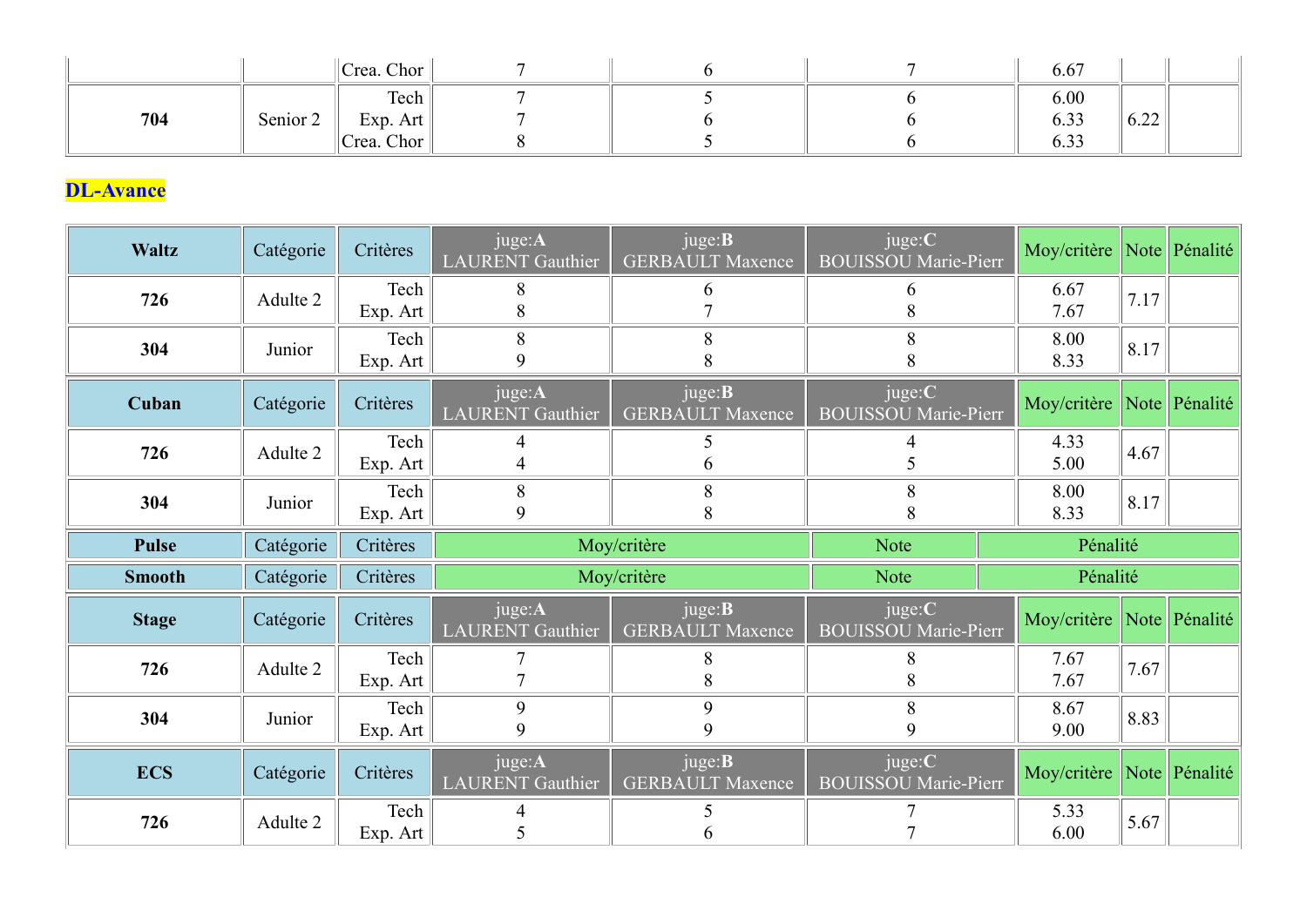| 304                | Junior    | Tech<br>Exp. Art | $\,8\,$<br>9                     | 8<br>8                                    | $8\phantom{.0}$<br>8                  | 8.00<br>8.33              | 8.17 |  |
|--------------------|-----------|------------------|----------------------------------|-------------------------------------------|---------------------------------------|---------------------------|------|--|
| <b>WCS</b>         | Catégorie | Critères         | juge:A<br>LAURENT Gauthier       | juge: <b>B</b><br><b>GERBAULT</b> Maxence | juge:C<br><b>BOUISSOU</b> Marie-Pierr | Moy/critère Note Pénalité |      |  |
| 726                | Adulte 2  | Tech<br>Exp. Art | 6<br>6                           | $\overline{7}$                            | $\overline{7}$                        | 6.67<br>6.67              | 6.67 |  |
| 304                | Junior    | Tech<br>Exp. Art | $8\,$<br>9                       | 9<br>9                                    | 8<br>$\overline{7}$                   | 8.33<br>8.33              | 8.33 |  |
|                    |           |                  |                                  |                                           |                                       |                           |      |  |
| <b>DL-Debutant</b> |           |                  |                                  |                                           |                                       |                           |      |  |
| Cuban              | Catégorie | Critères         | juge:A<br>LAURENT Gauthier       | juge: <b>B</b><br><b>GERBAULT Maxence</b> | juge:C<br>VIALARD Anne-Marie          | Moy/critère Note Pénalité |      |  |
| 613                | Adulte 1  | Tech<br>Exp. Art | $\overline{7}$<br>$\overline{7}$ | 6<br>5                                    | 5<br>6                                | 6.00<br>6.00              | 6    |  |

#### DL-Debutant

| Cuban | Catégorie | Critères         | juge:A<br><b>LAURENT</b> Gauthier | juge: <b>B</b><br><b>GERBAULT Maxence</b> | juge:C<br><b>VIALARD Anne-Marie</b> | Moy/critère Note Pénalité |                |  |
|-------|-----------|------------------|-----------------------------------|-------------------------------------------|-------------------------------------|---------------------------|----------------|--|
| 613   | Adulte 1  | Tech<br>Exp. Art |                                   | 6                                         | 6                                   | 6.00<br>6.00              | 6              |  |
| 716   | Adulte 1  | Tech<br>Exp. Art | 5                                 | 5                                         | 5                                   | 5.00<br>5.00              | 5              |  |
| 619   | Adulte 2  | Tech<br>Exp. Art |                                   | O                                         |                                     | 6.33<br>6.67              | 6.5            |  |
| 622   | Adulte 2  | Tech<br>Exp. Art | 6<br>$\theta$                     | 6<br>6                                    | 6                                   | 6.00<br>6.33              | 6.17           |  |
| 306   | Adulte 3  | Tech<br>Exp. Art | $\overline{ }$                    | 6<br>6                                    | 6                                   | 6.33<br>6.67              | 6.5            |  |
| 701   | Adulte 3  | Tech<br>Exp. Art | 6                                 | 6                                         |                                     | 6.33<br>6.33              | 6.33           |  |
| 602   | Adulte 3  | Tech<br>Exp. Art | $\overline{7}$                    | 5<br>6                                    | 6                                   | 6.00<br>6.67              | 6.33           |  |
| 725   | Adulte 3  | Tech<br>Exp. Art | 6<br>6                            |                                           | 6                                   | 5.67<br>6.00              | 5.83           |  |
| 608   | Enfant    | Tech<br>Exp. Art | 8                                 | $\mathbf{r}$                              | 6                                   | 7.00<br>7.00              | $\overline{7}$ |  |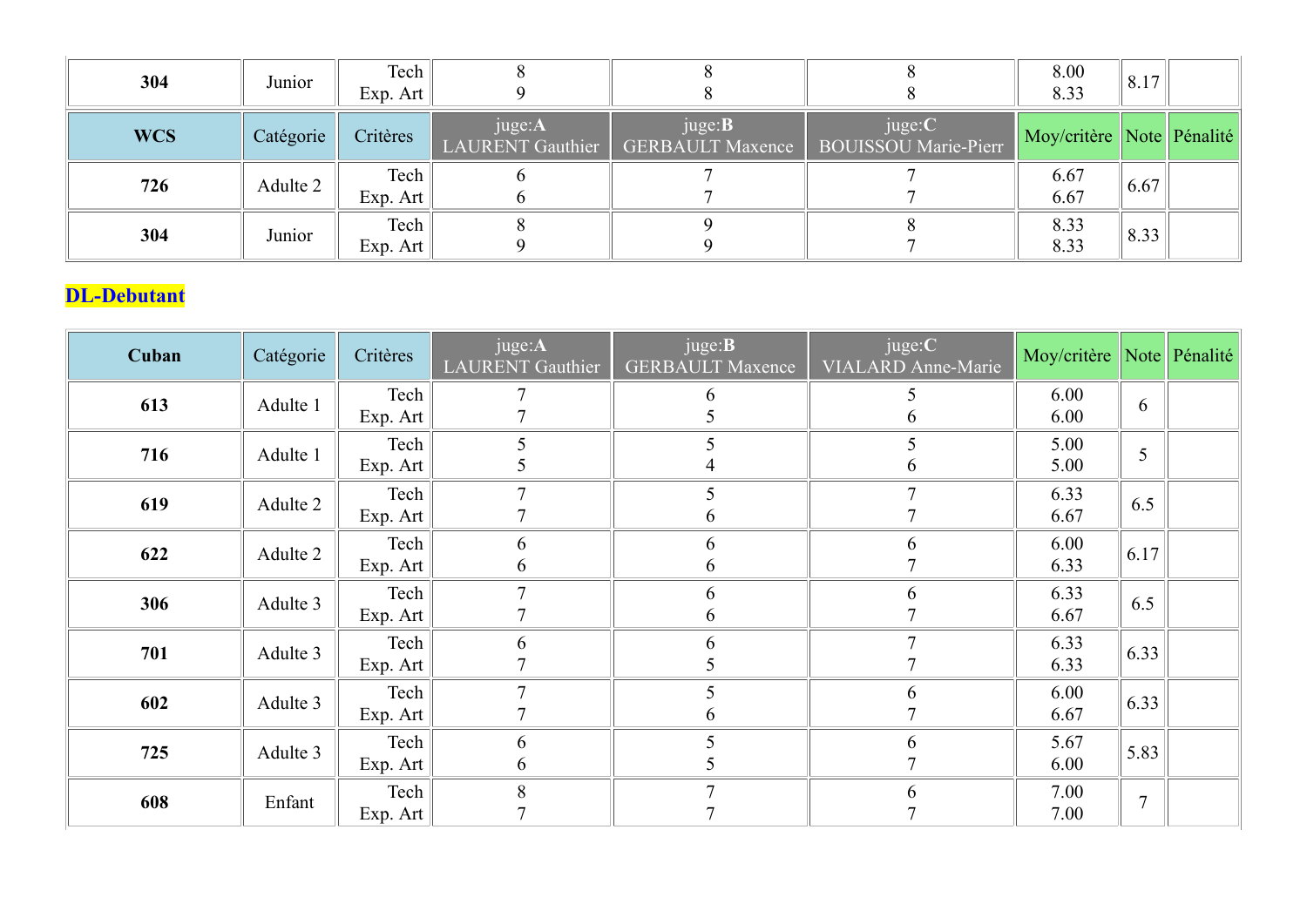| 629           | Enfant    | Exp. Art<br>Tech | $\overline{7}$<br>6              | 6<br>$\tau$                      | 6                    | 6.67<br>6.67<br>6.33      |  |
|---------------|-----------|------------------|----------------------------------|----------------------------------|----------------------|---------------------------|--|
| 706           | Junior    | Exp. Art         | $\overline{7}$                   | 6                                | $\mathfrak b$        | 6.33<br>6.33              |  |
| 713           | Junior    | Tech<br>Exp. Art | $\overline{7}$<br>6              | 5<br>5                           | 6                    | 6.00<br>6<br>6.00         |  |
| 717           | Junior    | Tech<br>Exp. Art | 6<br>6                           | 5<br>6                           | 6                    | 5.67<br>6<br>6.33         |  |
| 305           | Junior    | Tech<br>Exp. Art | $\tau$<br>6                      | 5<br>6                           | $5\overline{)}$<br>6 | 5.67<br>5.83<br>6.00      |  |
| 604           | Senior 1  | Tech<br>Exp. Art | $\overline{7}$<br>$\overline{7}$ | 6<br>6                           | 5 <sup>5</sup><br>6  | 6.00<br>6.17<br>6.33      |  |
| 611           | Senior 1  | Tech<br>Exp. Art | 6<br>6                           | 6<br>6                           | 6<br>6               | 6.00<br>6<br>6.00         |  |
| 724           | Senior 2  | Tech<br>Exp. Art | $\tau$<br>7                      | 6<br>6                           | $\tau$<br>8          | 6.67<br>6.83<br>7.00      |  |
| 607           | Senior 2  | Tech<br>Exp. Art | 6<br>$\overline{7}$              | $\overline{7}$                   | 6                    | 6.33<br>6.67<br>7.00      |  |
| 735           | Senior 2  | Tech<br>Exp. Art | 6<br>$7\phantom{.0}$             | 5<br>6                           | 6<br>6               | 5.67<br>6<br>6.33         |  |
| 718           | Senior 2  | Tech<br>Exp. Art | 5<br>6                           | 5<br>5                           | 6<br>6               | 5.33<br>5.5<br>5.67       |  |
| 708           | Senior 3  | Tech<br>Exp. Art | $\overline{7}$<br>$8\,$          | 6<br>6                           | 6                    | 6.33<br>6.67<br>7.00      |  |
| 729           | Senior 3  | Tech<br>Exp. Art | 6<br>$\overline{7}$              | 6<br>$\mathbf{z}$                | 6                    | 6.00<br>6.5<br>7.00       |  |
| 617           | Senior 3  | Tech<br>Exp. Art | 6<br>$\overline{7}$              | $\overline{7}$<br>$\overline{7}$ | 5<br>6               | 6.00<br>6.33<br>6.67      |  |
| <b>Pulse</b>  | Catégorie | Critères         |                                  | Moy/critère                      | Note                 | Pénalité                  |  |
| <b>Smooth</b> | Catégorie | Critères         |                                  | Moy/critère                      | Note                 | Pénalité                  |  |
| <b>Stage</b>  | Catégorie | Critères         | juge:A                           | juge: <b>B</b>                   | juge:C               | Moy/critère Note Pénalité |  |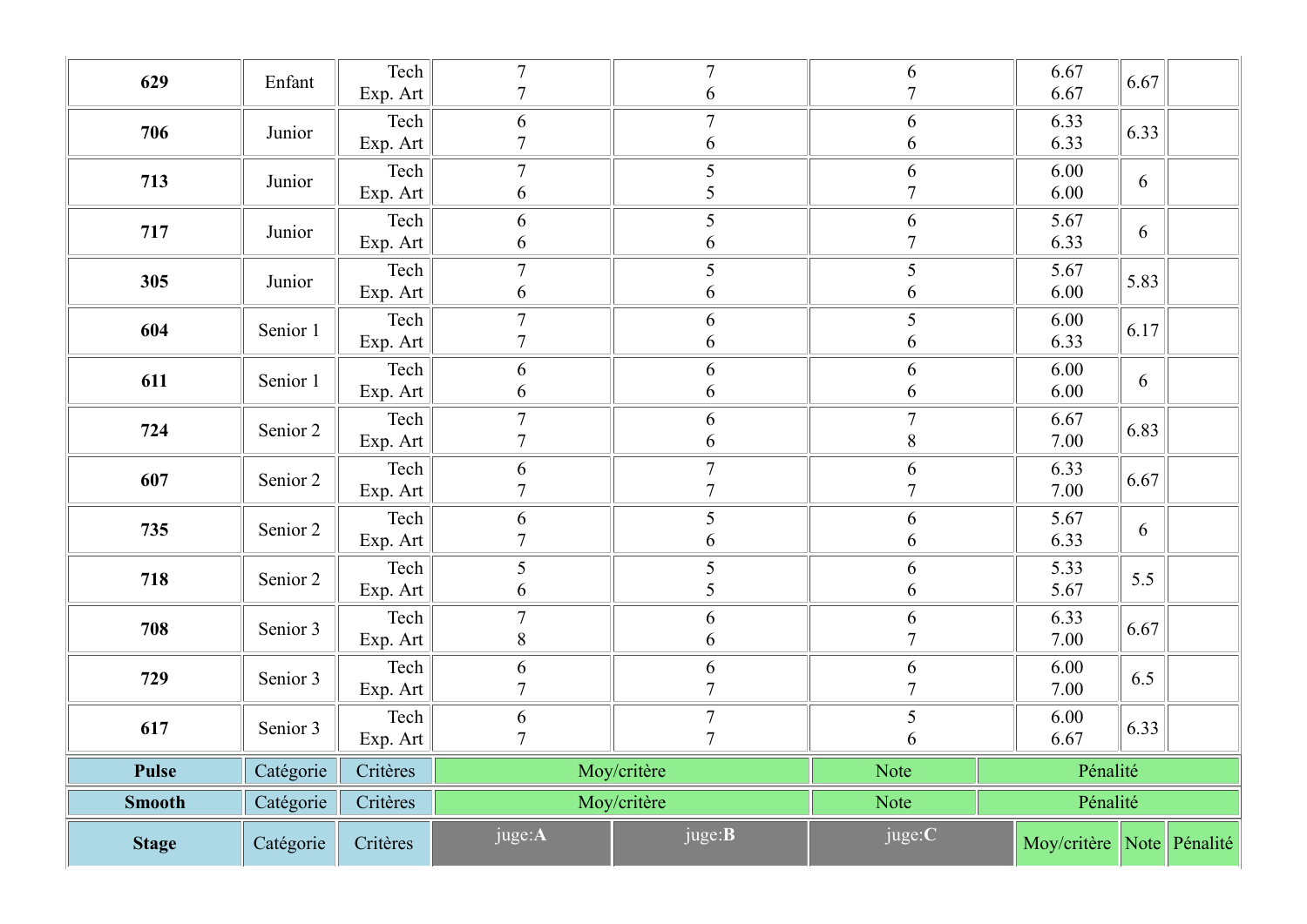|     |          |                                        | <b>LAURENT</b> Gauthier            | <b>GERBAULT Maxence</b>            | VIALARD Anne-Marie                 |                  |                |  |
|-----|----------|----------------------------------------|------------------------------------|------------------------------------|------------------------------------|------------------|----------------|--|
| 613 | Adulte 1 | Tech<br>Exp. Art                       | 6<br>6                             | 5<br>5                             | 7                                  | 6.00<br>6.00     | 6              |  |
| 716 | Adulte 1 | Tech<br>Exp. Art                       | 6<br>$\boldsymbol{6}$              | 6<br>5                             | 6<br>6                             | 6.00<br>5.67     | 5.83           |  |
| 622 | Adulte 2 | $\text{Techn}$<br>Exp. Art             | 6<br>$\overline{7}$                | $\sqrt{6}$<br>5                    | $\tau$                             | 6.33<br>6.33     | 6.33           |  |
| 619 | Adulte 2 | $\text{Techn}$<br>Exp. Art             | 6<br>$\overline{7}$                | 5<br>5                             | $\overline{7}$<br>7                | 6.00<br>6.33     | 6.17           |  |
| 306 | Adulte 3 | $\text{Techn}$<br>Exp. Art             | 6<br>$\overline{7}$                | $\overline{7}$<br>$8\,$            | $8\,$<br>$\,$ $\,$                 | 7.00<br>$7.67\,$ | 7.33           |  |
| 602 | Adulte 3 | $\text{Techn}$<br>Exp. Art $\ $        | $\tau$<br>$\boldsymbol{7}$         | $\overline{7}$<br>$\sqrt{ }$       | $8\,$<br>$8\,$                     | 7.33<br>7.33     | 7.33           |  |
| 701 | Adulte 3 | $\text{Techn}$<br>Exp. Art $\ $        | 6<br>6                             | $\overline{7}$<br>$\overline{7}$   | $\overline{7}$<br>$8\,$            | 6.67<br>7.00     | 6.83           |  |
| 725 | Adulte 3 | $\text{Techn}$<br>Exp. Art             | 5<br>$\boldsymbol{6}$              | 6<br>6                             | 6<br>$\overline{7}$                | 5.67<br>6.33     | $\overline{6}$ |  |
| 608 | Enfant   | $\text{Techn}$<br>Exp. Art $\vert$     | $\tau$<br>$\overline{7}$           | $\boldsymbol{7}$<br>$\overline{7}$ | $8\,$<br>$8\,$                     | 7.33<br>7.33     | 7.33           |  |
| 629 | Enfant   | $\text{Techn}$<br>Exp. Art $\vert$     | $\boldsymbol{7}$<br>$\overline{7}$ | 6<br>6                             | $8\,$<br>$8\,$                     | 7.00<br>7.00     | $\overline{7}$ |  |
| 706 | Junior   | $\text{Techn}$<br>$\mathbf{Exp}$ . Art | $\tau$<br>$\,$ $\,$                | $\frac{6}{7}$                      | $\tau$<br>$\overline{7}$           | 6.67<br>7.33     | $\overline{7}$ |  |
| 305 | Junior   | $\text{Techn}$<br>Exp. Art $\vert$     | $\boldsymbol{7}$<br>$\overline{7}$ | 6<br>$\overline{7}$                | $\overline{7}$<br>$\overline{7}$   | 6.67<br>7.00     | 6.83           |  |
| 713 | Junior   | $\text{Techn}$<br>Exp. Art $\vert$     | 6<br>6                             | $\mathfrak{S}$<br>5                | $\overline{7}$<br>$\overline{7}$   | 6.00<br>6.00     | 6              |  |
| 717 | Junior   | $\text{Techn}$<br>Exp. Art             | $\tau$<br>6                        | $\mathfrak{S}$<br>5                | 6<br>$\overline{7}$                | 6.00<br>6.00     | $\overline{6}$ |  |
| 604 | Senior 1 | $\text{Techn}$<br>Exp. Art $\ $        | 6<br>$\boldsymbol{6}$              | $\boldsymbol{7}$<br>$\overline{7}$ | $\boldsymbol{7}$<br>$\overline{7}$ | 6.67<br>6.67     | 6.67           |  |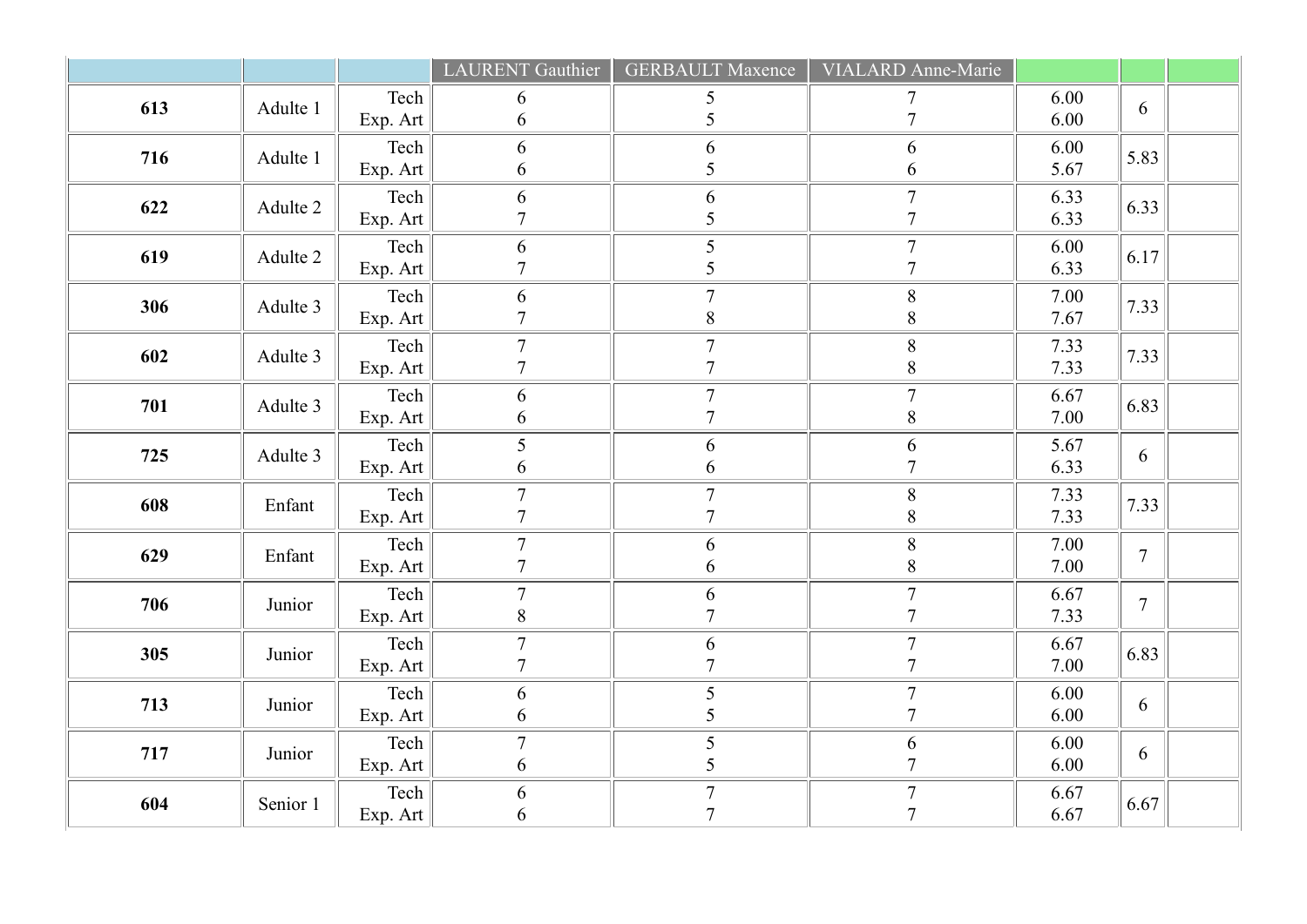| 611        | Senior 1  | Tech                      | $\overline{4}$                   | 6                                         | $\overline{7}$                  | 5.67                      | 6              |  |
|------------|-----------|---------------------------|----------------------------------|-------------------------------------------|---------------------------------|---------------------------|----------------|--|
|            |           | Exp. Art                  | 5                                | $\overline{7}$                            | $\tau$                          | 6.33                      |                |  |
| 607        | Senior 2  | Tech<br>Exp. Art          | $\overline{7}$<br>$\overline{7}$ | $7\phantom{.0}$<br>$\overline{7}$         | 6<br>$\tau$                     | 6.67<br>7.00              | 6.83           |  |
|            |           | Tech                      | $7\phantom{.0}$                  | $\tau$                                    |                                 | 6.67                      |                |  |
| 724        | Senior 2  | Exp. Art                  | 6                                | $\overline{7}$                            | 6<br>$\overline{7}$             | 6.67                      | 6.67           |  |
|            |           | Tech                      | 6                                | 6                                         | 6                               | 6.00                      |                |  |
| 735        | Senior 2  | Exp. Art                  | 6                                | 6                                         | 6                               | 6.00                      | 6              |  |
|            |           | Tech                      | 6                                | 6                                         | 6                               | 6.00                      |                |  |
| 718        | Senior 2  | Exp. Art                  | 6                                | 6                                         | 6                               | 6.00                      | 6              |  |
| 617        | Senior 3  | Tech                      | $\overline{7}$                   | $\overline{7}$                            | $\overline{7}$                  | 7.00                      | 7.17           |  |
|            |           | Exp. Art                  | $\overline{7}$                   | $\overline{7}$                            | 8                               | 7.33                      |                |  |
| 708        | Senior 3  | Tech                      | $\overline{7}$                   | $\boldsymbol{7}$                          | $\boldsymbol{7}$                | 7.00                      | $\overline{7}$ |  |
|            |           | Exp. Art                  | $\overline{7}$                   | $\overline{7}$                            | $\overline{7}$                  | 7.00                      |                |  |
| 729        | Senior 3  | Tech                      | 6                                | $\overline{7}$<br>$\tau$                  | $\overline{7}$<br>$\mathcal{I}$ | 6.67                      | 6.67           |  |
|            |           | $\boxed{\text{Exp. Art}}$ | 6                                |                                           |                                 | 6.67                      |                |  |
| <b>ECS</b> | Catégorie | Critères                  | juge:A<br>LAURENT Gauthier       | juge: <b>B</b><br><b>GERBAULT Maxence</b> | juge:C<br>VIALARD Anne-Marie    | Moy/critère Note Pénalité |                |  |
|            |           |                           |                                  |                                           |                                 |                           |                |  |
|            |           | Tech                      | 6                                | $5\overline{)}$                           | 6                               | 5.67                      |                |  |
| 613        | Adulte 1  | Exp. Art                  | $\overline{7}$                   | $\mathfrak{S}$                            | 6                               | 6.00                      | 5.83           |  |
|            |           | Tech                      | 5                                | $\mathfrak{S}$                            | 5                               | 5.00                      |                |  |
| 716        | Adulte 1  | Exp. Art                  | 6                                | 5                                         | 6                               | 5.67                      | 5.33           |  |
| 619        | Adulte 2  | Tech                      | 6                                | 5                                         | $\overline{7}$                  | 6.00                      | 6.17           |  |
|            |           | Exp. Art                  | $\sqrt{6}$                       | 6                                         | $\overline{7}$                  | 6.33                      |                |  |
| 622        | Adulte 2  | Tech                      | 5                                | 6                                         | $\overline{7}$                  | 6.00                      | 6.17           |  |
|            |           | Exp. Art                  | 6                                | 6                                         | $\overline{7}$                  | 6.33                      |                |  |
| 602        | Adulte 3  | Tech                      | $7\phantom{.0}$                  | $5\overline{)}$                           | $\overline{7}$                  | 6.33                      | 6.5            |  |
|            |           | Exp. Art                  | $\overline{7}$                   | 6                                         | $\overline{7}$                  | 6.67                      |                |  |
| 306        | Adulte 3  | Tech                      | $\overline{7}$<br>6              | 6<br>6                                    | $\overline{7}$<br>6             | 6.67<br>6.00              | 6.33           |  |
| 701        | Adulte 3  | Exp. Art<br>Tech          | $\boldsymbol{7}$                 | $\mathfrak{S}$                            | 6                               | 6.00                      | 6.33           |  |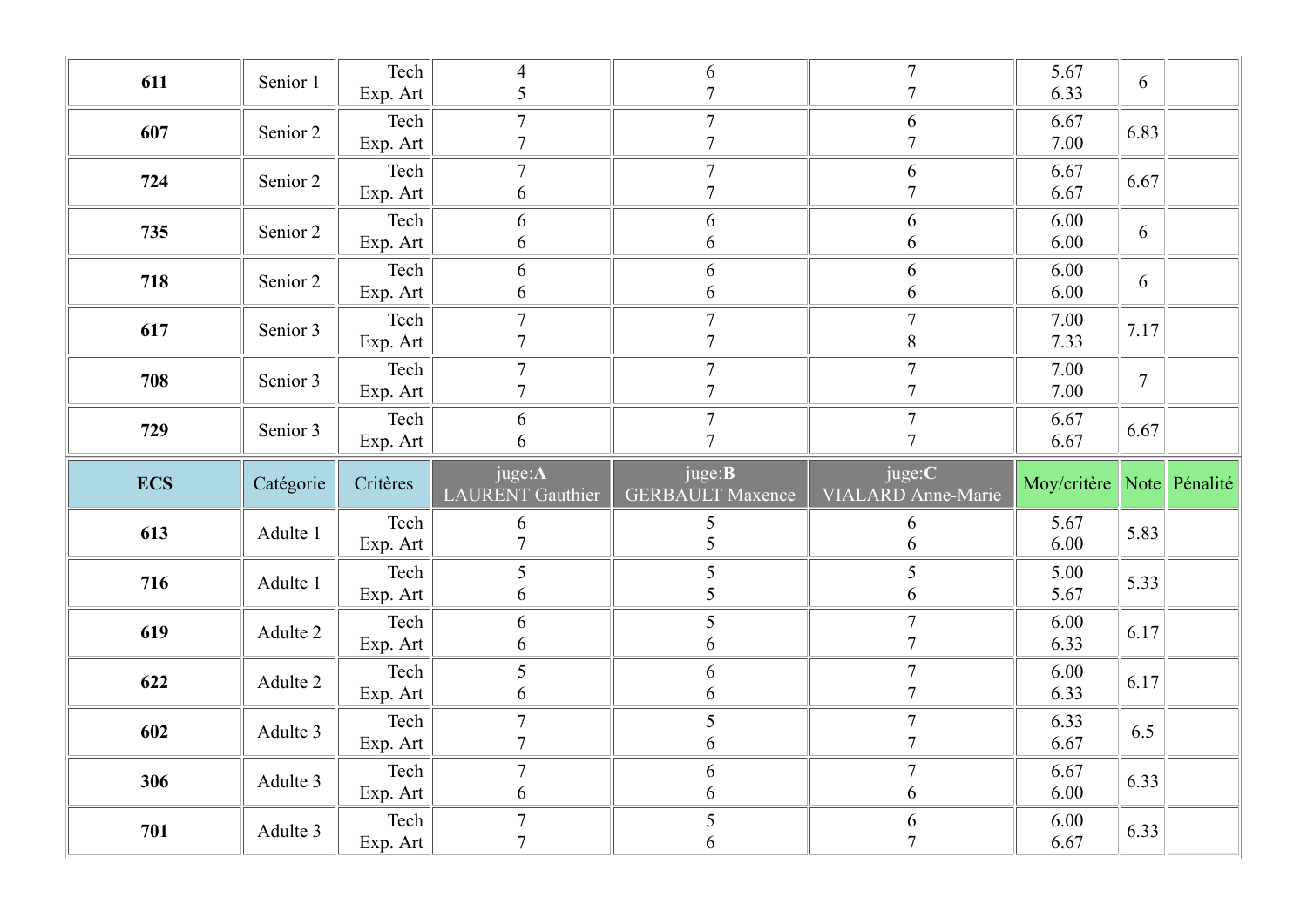| Tech<br>5.67<br>6<br>5<br>6<br>5.83<br>725<br>Adulte 3<br>6.00<br>6<br>Exp. Art<br>6<br>6<br>Tech<br>$8\,$<br>$\tau$<br>$\tau$<br>7.33<br>608<br>$\overline{7}$<br>Enfant<br>$\overline{7}$<br>$\overline{7}$<br>6.67<br>6<br>Exp. Art<br>$\boldsymbol{7}$<br>Tech<br>$\boldsymbol{7}$<br>$\tau$<br>7.00<br>6.83<br>629<br>Enfant<br>$\overline{7}$<br>6<br>$\overline{7}$<br>6.67<br>Exp. Art<br>Tech<br>$\tau$<br>$\mathfrak{S}$<br>6.33<br>$\overline{7}$<br>717<br>6.67<br>Junior<br>$\overline{7}$<br>7.00<br>Exp. Art<br>6<br>$8\,$<br>Tech<br>$\boldsymbol{7}$<br>$\sqrt{6}$<br>$\boldsymbol{7}$<br>6.67<br>706<br>6.5<br>Junior<br>$\overline{7}$<br>6<br>6.33<br>6<br>Exp. Art<br>Tech<br>$\boldsymbol{7}$<br>6<br>6.33<br>6<br>6.33<br>305<br>Junior<br>6.33<br>6<br>6<br>$\overline{7}$<br>Exp. Art<br>Tech<br>5<br>6.00<br>6<br>$\overline{7}$<br>6.17<br>713<br>Junior<br>6.33<br>6<br>$\overline{7}$<br>Exp. Art<br>6<br>5<br>Tech<br>$\boldsymbol{7}$<br>5<br>5.67<br>604<br>Senior 1<br>6<br>$\overline{7}$<br>6<br>6.33<br>6<br>Exp. Art<br>Tech<br>5<br>6<br>5.67<br>6<br>611<br>Senior 1<br>6<br>6<br>6.33<br>6<br>$\overline{7}$<br>Exp. Art<br>Tech<br>$\boldsymbol{7}$<br>$\boldsymbol{7}$<br>6.67<br>6<br>607<br>6.67<br>Senior 2<br>$\tau$<br>$\overline{7}$<br>6.67<br>Exp. Art<br>6<br>$\sqrt{5}$<br>Tech<br>$\tau$<br>$6.00\,$<br>6<br>724<br>6.33<br>Senior 2<br>6<br>6.67<br>6<br>$8\,$<br>Exp. Art<br>Tech<br>5<br>6<br>5.67<br>6<br>5.83<br>718<br>Senior 2<br>6<br>6.00<br>6<br>Exp. Art<br>6<br>Tech<br>$\overline{7}$<br>6<br>5<br>6.00<br>5.67<br>735<br>Senior 2<br>5<br>5<br>6<br>5.33<br>Exp. Art<br>Tech<br>5<br>$\boldsymbol{7}$<br>6.00<br>6<br>708<br>6.33<br>Senior 3<br>8<br>6<br>6.67<br>6<br>Exp. Art<br>5<br>Tech<br>6<br>5.67<br>6<br>617<br>Senior 3<br>6<br>$\overline{7}$<br>6.33<br>6<br>6<br>Exp. Art<br>Tech<br>$\mathfrak{S}$<br>6<br>5.67<br>6<br>729<br>Senior 3<br>6<br>6<br>$\overline{7}$<br>6.33<br>Exp. Art<br>6 |  |  |  |  |  |
|--------------------------------------------------------------------------------------------------------------------------------------------------------------------------------------------------------------------------------------------------------------------------------------------------------------------------------------------------------------------------------------------------------------------------------------------------------------------------------------------------------------------------------------------------------------------------------------------------------------------------------------------------------------------------------------------------------------------------------------------------------------------------------------------------------------------------------------------------------------------------------------------------------------------------------------------------------------------------------------------------------------------------------------------------------------------------------------------------------------------------------------------------------------------------------------------------------------------------------------------------------------------------------------------------------------------------------------------------------------------------------------------------------------------------------------------------------------------------------------------------------------------------------------------------------------------------------------------------------------------------------------------------------------------------------------------------------------------------------------------------------------------------------------------------------------------------------------------------------------------------------------------------------------------------------------------------------------------------------|--|--|--|--|--|
|                                                                                                                                                                                                                                                                                                                                                                                                                                                                                                                                                                                                                                                                                                                                                                                                                                                                                                                                                                                                                                                                                                                                                                                                                                                                                                                                                                                                                                                                                                                                                                                                                                                                                                                                                                                                                                                                                                                                                                                |  |  |  |  |  |
|                                                                                                                                                                                                                                                                                                                                                                                                                                                                                                                                                                                                                                                                                                                                                                                                                                                                                                                                                                                                                                                                                                                                                                                                                                                                                                                                                                                                                                                                                                                                                                                                                                                                                                                                                                                                                                                                                                                                                                                |  |  |  |  |  |
|                                                                                                                                                                                                                                                                                                                                                                                                                                                                                                                                                                                                                                                                                                                                                                                                                                                                                                                                                                                                                                                                                                                                                                                                                                                                                                                                                                                                                                                                                                                                                                                                                                                                                                                                                                                                                                                                                                                                                                                |  |  |  |  |  |
|                                                                                                                                                                                                                                                                                                                                                                                                                                                                                                                                                                                                                                                                                                                                                                                                                                                                                                                                                                                                                                                                                                                                                                                                                                                                                                                                                                                                                                                                                                                                                                                                                                                                                                                                                                                                                                                                                                                                                                                |  |  |  |  |  |
|                                                                                                                                                                                                                                                                                                                                                                                                                                                                                                                                                                                                                                                                                                                                                                                                                                                                                                                                                                                                                                                                                                                                                                                                                                                                                                                                                                                                                                                                                                                                                                                                                                                                                                                                                                                                                                                                                                                                                                                |  |  |  |  |  |
|                                                                                                                                                                                                                                                                                                                                                                                                                                                                                                                                                                                                                                                                                                                                                                                                                                                                                                                                                                                                                                                                                                                                                                                                                                                                                                                                                                                                                                                                                                                                                                                                                                                                                                                                                                                                                                                                                                                                                                                |  |  |  |  |  |
|                                                                                                                                                                                                                                                                                                                                                                                                                                                                                                                                                                                                                                                                                                                                                                                                                                                                                                                                                                                                                                                                                                                                                                                                                                                                                                                                                                                                                                                                                                                                                                                                                                                                                                                                                                                                                                                                                                                                                                                |  |  |  |  |  |
|                                                                                                                                                                                                                                                                                                                                                                                                                                                                                                                                                                                                                                                                                                                                                                                                                                                                                                                                                                                                                                                                                                                                                                                                                                                                                                                                                                                                                                                                                                                                                                                                                                                                                                                                                                                                                                                                                                                                                                                |  |  |  |  |  |
|                                                                                                                                                                                                                                                                                                                                                                                                                                                                                                                                                                                                                                                                                                                                                                                                                                                                                                                                                                                                                                                                                                                                                                                                                                                                                                                                                                                                                                                                                                                                                                                                                                                                                                                                                                                                                                                                                                                                                                                |  |  |  |  |  |
|                                                                                                                                                                                                                                                                                                                                                                                                                                                                                                                                                                                                                                                                                                                                                                                                                                                                                                                                                                                                                                                                                                                                                                                                                                                                                                                                                                                                                                                                                                                                                                                                                                                                                                                                                                                                                                                                                                                                                                                |  |  |  |  |  |
|                                                                                                                                                                                                                                                                                                                                                                                                                                                                                                                                                                                                                                                                                                                                                                                                                                                                                                                                                                                                                                                                                                                                                                                                                                                                                                                                                                                                                                                                                                                                                                                                                                                                                                                                                                                                                                                                                                                                                                                |  |  |  |  |  |
|                                                                                                                                                                                                                                                                                                                                                                                                                                                                                                                                                                                                                                                                                                                                                                                                                                                                                                                                                                                                                                                                                                                                                                                                                                                                                                                                                                                                                                                                                                                                                                                                                                                                                                                                                                                                                                                                                                                                                                                |  |  |  |  |  |
|                                                                                                                                                                                                                                                                                                                                                                                                                                                                                                                                                                                                                                                                                                                                                                                                                                                                                                                                                                                                                                                                                                                                                                                                                                                                                                                                                                                                                                                                                                                                                                                                                                                                                                                                                                                                                                                                                                                                                                                |  |  |  |  |  |
|                                                                                                                                                                                                                                                                                                                                                                                                                                                                                                                                                                                                                                                                                                                                                                                                                                                                                                                                                                                                                                                                                                                                                                                                                                                                                                                                                                                                                                                                                                                                                                                                                                                                                                                                                                                                                                                                                                                                                                                |  |  |  |  |  |
|                                                                                                                                                                                                                                                                                                                                                                                                                                                                                                                                                                                                                                                                                                                                                                                                                                                                                                                                                                                                                                                                                                                                                                                                                                                                                                                                                                                                                                                                                                                                                                                                                                                                                                                                                                                                                                                                                                                                                                                |  |  |  |  |  |
|                                                                                                                                                                                                                                                                                                                                                                                                                                                                                                                                                                                                                                                                                                                                                                                                                                                                                                                                                                                                                                                                                                                                                                                                                                                                                                                                                                                                                                                                                                                                                                                                                                                                                                                                                                                                                                                                                                                                                                                |  |  |  |  |  |
|                                                                                                                                                                                                                                                                                                                                                                                                                                                                                                                                                                                                                                                                                                                                                                                                                                                                                                                                                                                                                                                                                                                                                                                                                                                                                                                                                                                                                                                                                                                                                                                                                                                                                                                                                                                                                                                                                                                                                                                |  |  |  |  |  |
|                                                                                                                                                                                                                                                                                                                                                                                                                                                                                                                                                                                                                                                                                                                                                                                                                                                                                                                                                                                                                                                                                                                                                                                                                                                                                                                                                                                                                                                                                                                                                                                                                                                                                                                                                                                                                                                                                                                                                                                |  |  |  |  |  |
|                                                                                                                                                                                                                                                                                                                                                                                                                                                                                                                                                                                                                                                                                                                                                                                                                                                                                                                                                                                                                                                                                                                                                                                                                                                                                                                                                                                                                                                                                                                                                                                                                                                                                                                                                                                                                                                                                                                                                                                |  |  |  |  |  |
|                                                                                                                                                                                                                                                                                                                                                                                                                                                                                                                                                                                                                                                                                                                                                                                                                                                                                                                                                                                                                                                                                                                                                                                                                                                                                                                                                                                                                                                                                                                                                                                                                                                                                                                                                                                                                                                                                                                                                                                |  |  |  |  |  |
|                                                                                                                                                                                                                                                                                                                                                                                                                                                                                                                                                                                                                                                                                                                                                                                                                                                                                                                                                                                                                                                                                                                                                                                                                                                                                                                                                                                                                                                                                                                                                                                                                                                                                                                                                                                                                                                                                                                                                                                |  |  |  |  |  |
|                                                                                                                                                                                                                                                                                                                                                                                                                                                                                                                                                                                                                                                                                                                                                                                                                                                                                                                                                                                                                                                                                                                                                                                                                                                                                                                                                                                                                                                                                                                                                                                                                                                                                                                                                                                                                                                                                                                                                                                |  |  |  |  |  |
|                                                                                                                                                                                                                                                                                                                                                                                                                                                                                                                                                                                                                                                                                                                                                                                                                                                                                                                                                                                                                                                                                                                                                                                                                                                                                                                                                                                                                                                                                                                                                                                                                                                                                                                                                                                                                                                                                                                                                                                |  |  |  |  |  |
|                                                                                                                                                                                                                                                                                                                                                                                                                                                                                                                                                                                                                                                                                                                                                                                                                                                                                                                                                                                                                                                                                                                                                                                                                                                                                                                                                                                                                                                                                                                                                                                                                                                                                                                                                                                                                                                                                                                                                                                |  |  |  |  |  |
|                                                                                                                                                                                                                                                                                                                                                                                                                                                                                                                                                                                                                                                                                                                                                                                                                                                                                                                                                                                                                                                                                                                                                                                                                                                                                                                                                                                                                                                                                                                                                                                                                                                                                                                                                                                                                                                                                                                                                                                |  |  |  |  |  |
|                                                                                                                                                                                                                                                                                                                                                                                                                                                                                                                                                                                                                                                                                                                                                                                                                                                                                                                                                                                                                                                                                                                                                                                                                                                                                                                                                                                                                                                                                                                                                                                                                                                                                                                                                                                                                                                                                                                                                                                |  |  |  |  |  |
|                                                                                                                                                                                                                                                                                                                                                                                                                                                                                                                                                                                                                                                                                                                                                                                                                                                                                                                                                                                                                                                                                                                                                                                                                                                                                                                                                                                                                                                                                                                                                                                                                                                                                                                                                                                                                                                                                                                                                                                |  |  |  |  |  |
|                                                                                                                                                                                                                                                                                                                                                                                                                                                                                                                                                                                                                                                                                                                                                                                                                                                                                                                                                                                                                                                                                                                                                                                                                                                                                                                                                                                                                                                                                                                                                                                                                                                                                                                                                                                                                                                                                                                                                                                |  |  |  |  |  |
|                                                                                                                                                                                                                                                                                                                                                                                                                                                                                                                                                                                                                                                                                                                                                                                                                                                                                                                                                                                                                                                                                                                                                                                                                                                                                                                                                                                                                                                                                                                                                                                                                                                                                                                                                                                                                                                                                                                                                                                |  |  |  |  |  |
|                                                                                                                                                                                                                                                                                                                                                                                                                                                                                                                                                                                                                                                                                                                                                                                                                                                                                                                                                                                                                                                                                                                                                                                                                                                                                                                                                                                                                                                                                                                                                                                                                                                                                                                                                                                                                                                                                                                                                                                |  |  |  |  |  |
|                                                                                                                                                                                                                                                                                                                                                                                                                                                                                                                                                                                                                                                                                                                                                                                                                                                                                                                                                                                                                                                                                                                                                                                                                                                                                                                                                                                                                                                                                                                                                                                                                                                                                                                                                                                                                                                                                                                                                                                |  |  |  |  |  |
|                                                                                                                                                                                                                                                                                                                                                                                                                                                                                                                                                                                                                                                                                                                                                                                                                                                                                                                                                                                                                                                                                                                                                                                                                                                                                                                                                                                                                                                                                                                                                                                                                                                                                                                                                                                                                                                                                                                                                                                |  |  |  |  |  |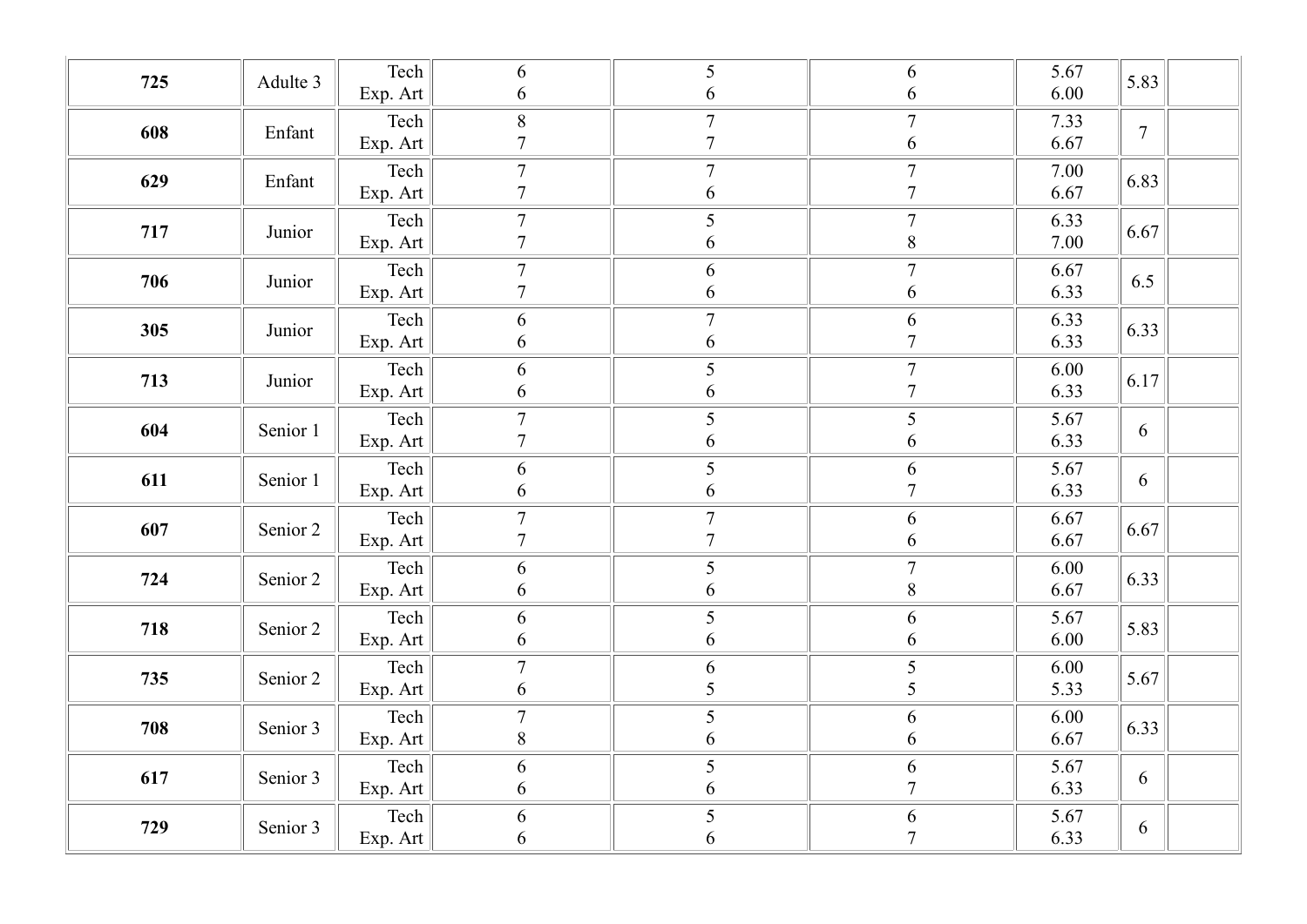| <b>WCS</b> |           | Critères                   | juge:A                   | juge: <b>B</b>                   | juge:C                           | Moy/critère Note Pénalité |                    |  |
|------------|-----------|----------------------------|--------------------------|----------------------------------|----------------------------------|---------------------------|--------------------|--|
|            | Catégorie |                            | <b>LAURENT</b> Gauthier  | <b>GERBAULT Maxence</b>          | VIALARD Anne-Marie               |                           |                    |  |
| 613        | Adulte 1  | Tech                       | 6                        | 5                                | 5                                | 5.33                      | 5.5                |  |
|            |           | Exp. Art                   | 5                        | 6                                | 6<br>5                           | 5.67                      |                    |  |
| 716        | Adulte 1  | Tech<br>Exp. Art           | 5<br>5                   | 5<br>5                           | 6                                | 5.00<br>5.33              | $\vert 5.17 \vert$ |  |
|            |           | Tech                       | $\overline{7}$           | 5                                | 6                                | 6.00                      |                    |  |
| 622        | Adulte 2  | Exp. Art                   | 6                        | 6                                | $\overline{7}$                   | 6.33                      | $\vert 6.17 \vert$ |  |
| 619        | Adulte 2  | Tech                       | 6                        | $\mathfrak{S}$                   | 6                                | 5.67                      | 6                  |  |
|            |           | Exp. Art                   | $\overline{7}$           | 6                                | 6                                | 6.33                      |                    |  |
| 602        | Adulte 3  | Tech                       | $\tau$<br>$\overline{7}$ | 6                                | $\tau$<br>$\mathcal{I}$          | 6.67                      | 6.67               |  |
|            |           | Exp. Art                   |                          | 6                                | $\overline{7}$                   | 6.67                      |                    |  |
| 306        | Adulte 3  | Tech<br>Exp. Art           | 6<br>6                   | 6<br>6                           | $\overline{7}$                   | 6.33<br>6.33              | 6.33               |  |
|            |           | $\text{Techn}$             | $5\overline{)}$          | 6                                | 6                                | 5.67                      |                    |  |
| 701        | Adulte 3  | Exp. Art                   | 5                        | $\sqrt{6}$                       | $\sqrt{6}$                       | 5.67                      | 5.67               |  |
| 725        | Adulte 3  | Tech                       | $\overline{4}$           | $\mathfrak{S}$                   | $\sqrt{5}$                       | 4.67                      | 4.83               |  |
|            |           | Exp. Art                   | $\overline{4}$           | 5                                | $\sqrt{6}$                       | 5.00                      |                    |  |
| 608        | Enfant    | $\text{Techn}$             | $8\,$                    | $8\,$                            | $\overline{7}$                   | 7.67                      | 7.83               |  |
|            |           | Exp. Art                   | $8\,$                    | $8\,$                            | $\,8\,$                          | 8.00                      |                    |  |
| 629        | Enfant    | $\text{Techn}$             | $\tau$<br>$\overline{7}$ | $\overline{7}$<br>$\sqrt{6}$     | $\overline{7}$<br>$\overline{7}$ | 7.00<br>6.67              | 6.83               |  |
|            |           | Exp. Art<br>Tech           | $8\,$                    | $\overline{7}$                   | $7\phantom{.0}$                  | 7.33                      |                    |  |
| 706        | Junior    | Exp. Art                   | $\tau$                   | 6                                | $\sqrt{6}$                       | 6.33                      | 6.83               |  |
|            |           | $\text{Techn}$             | 6                        | 6                                | 6                                | 6.00                      |                    |  |
| 305        | Junior    | Exp. Art                   | 6                        | $\sqrt{6}$                       | 6                                | 6.00                      | 6                  |  |
| 713        | Junior    | Tech                       | $\mathfrak{H}$           | $\overline{4}$                   | $\tau$                           | 5.33                      | 5.67               |  |
|            |           | Exp. Art                   | 5                        | $\sqrt{6}$                       | $\overline{7}$                   | 6.00                      |                    |  |
| 717        | Junior    | Tech                       | $\mathfrak{S}$           | $\mathfrak{S}$                   | $\sqrt{5}$                       | 5.00                      | 5.5                |  |
|            |           | Exp. Art                   | 6                        | $\sqrt{6}$                       | 6                                | 6.00                      |                    |  |
| 604        | Senior 1  | $\text{Techn}$<br>Exp. Art | 6<br>6                   | $\overline{7}$<br>$\overline{ }$ | 6<br>6                           | 6.33<br>6.33              | 6.33               |  |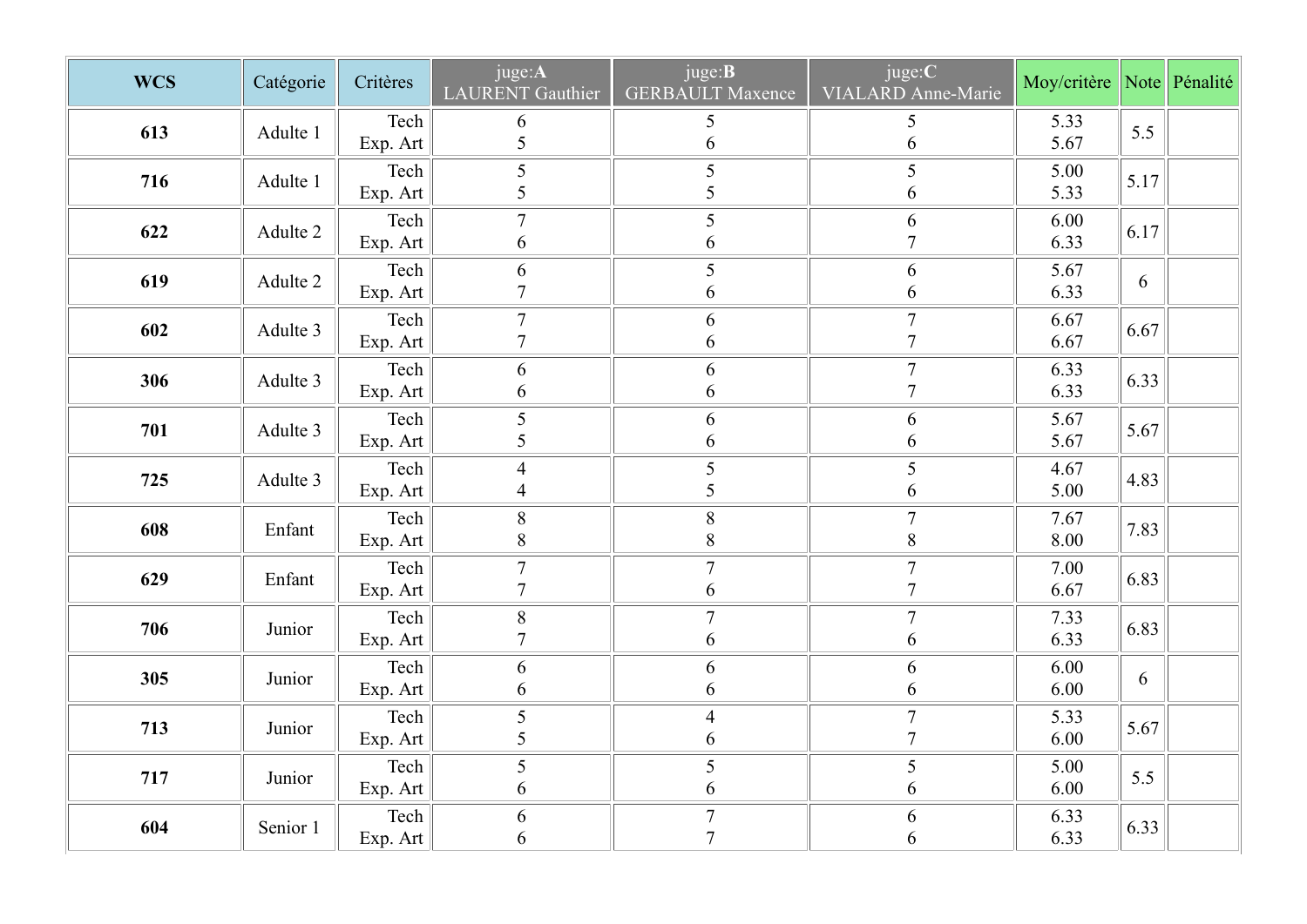| 611              | Senior 1  | Tech                       | 6                          | 6                                         | 5                              | 5.67                         | 5.5                |  |
|------------------|-----------|----------------------------|----------------------------|-------------------------------------------|--------------------------------|------------------------------|--------------------|--|
|                  |           | Exp. Art                   |                            |                                           |                                | 5.33                         |                    |  |
| 724              | Senior 2  | Tech                       | $\overline{7}$             | 6                                         | 6                              | 6.33                         | 6.33               |  |
|                  |           | Exp. Art                   | 6                          | 6                                         |                                | 6.33                         |                    |  |
| 607              | Senior 2  | Tech                       | $\overline{7}$             | 6                                         | 5                              | 6.00                         | 6.17               |  |
|                  |           | Exp. Art                   |                            | 6                                         |                                | 6.33                         |                    |  |
| 735              | Senior 2  | Tech                       | 6                          | 6                                         | 6                              | 6.00                         | 6                  |  |
|                  |           | Exp. Art                   | 6                          | 6                                         | 6                              | 6.00                         |                    |  |
| 718              | Senior 2  | Tech                       | 6                          |                                           | 5                              | 5.33                         | 5.5                |  |
|                  |           | Exp. Art                   | 6                          |                                           |                                | 5.67                         |                    |  |
| 708              | Senior 3  | Tech                       | $\overline{7}$             | $\mathbf{r}$                              |                                | 6.33                         | 6.5                |  |
|                  |           | Exp. Art                   |                            |                                           |                                | 6.67                         |                    |  |
| 729              | Senior 3  | Tech                       | 5                          | $\mathbf{r}$                              | 6                              | 6.00                         | 6                  |  |
|                  |           | Exp. Art                   |                            |                                           |                                | 6.00                         |                    |  |
| 617              | Senior 3  | Tech                       | 5                          | 6                                         | 6                              | 5.67                         | 5.67               |  |
|                  |           | Exp. Art                   |                            | 6                                         | $\mathbf{p}$                   | 5.67                         |                    |  |
| <b>DL-Expert</b> |           |                            |                            |                                           |                                |                              |                    |  |
| Waltz            | Catégorie | Critères                   | juge:A<br>LAURENT Gauthier | juge: <b>B</b><br><b>GERBAULT Maxence</b> | juge:C<br>BOUISSOU Marie-Pierr | Moy/critère Note Pénalité    |                    |  |
| 300              | Adulte 1  | $\text{Techn}$<br>Exp. Art | 9<br>9                     | 8<br>8                                    | 8<br>8                         | 8.33<br>8.33                 | $\vert 8.33 \vert$ |  |
| 307              | Adulte 1  | Tech<br>$\overline{a}$     | $8\phantom{.}$<br>$\sim$   | 8                                         | 8                              | 8.00<br>$\sim$ $\sim$ $\sim$ | $\vert 8.17 \vert$ |  |

# DL-Expert

| <b>Waltz</b> | Catégorie | Critères                   | juge:A<br>LAURENT Gauthier | juge: <b>B</b><br><b>GERBAULT Maxence</b> | juge:C<br><b>BOUISSOU</b> Marie-Pierr | Moy/critère Note Pénalité |      |  |
|--------------|-----------|----------------------------|----------------------------|-------------------------------------------|---------------------------------------|---------------------------|------|--|
| <b>300</b>   | Adulte 1  | Tech<br>Exp. Art           |                            |                                           | 8                                     | 8.33<br>8.33              | 8.33 |  |
| 307          | Adulte 1  | Tech<br>Exp. Art           |                            |                                           | 8                                     | 8.00<br>8.33              | 8.17 |  |
| 719          | Adulte 1  | Tech<br>Exp. Art           |                            |                                           |                                       | 8.00<br>8.33              | 8.17 |  |
| 606          | Adulte 1  | Tech<br>Exp. Art           |                            |                                           |                                       | 7.00<br>7.33              | 7.17 |  |
| 802          | Adulte 2  | $\text{Techn}$<br>Exp. Art | Q<br>9                     | q                                         | 9                                     | 8.33<br>9.00              | 8.67 |  |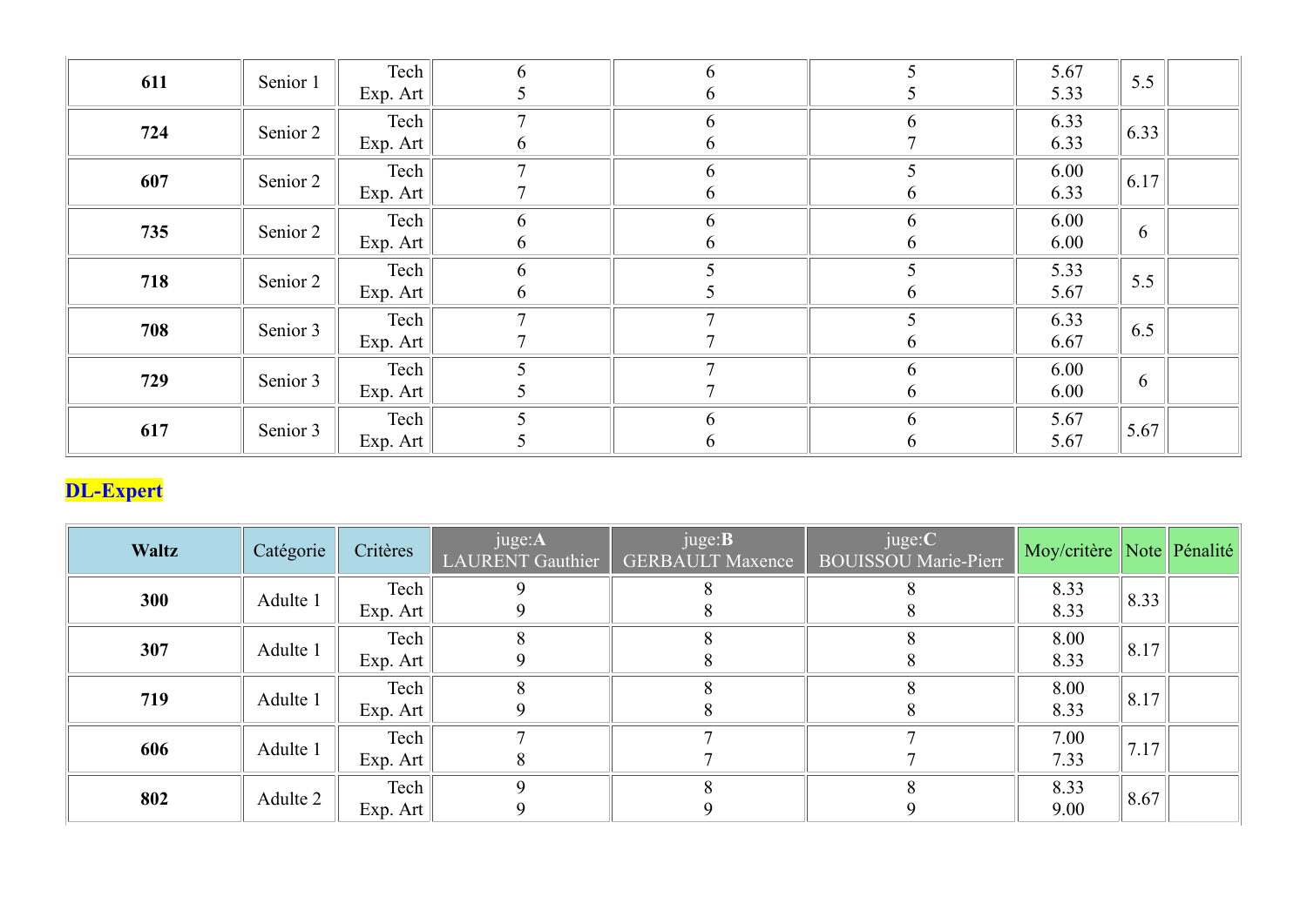| 730           | Adulte 2  | Tech<br>Exp. Art             | 9<br>9                            | $8\phantom{.}$<br>8                       | $8\phantom{.}$<br>9                   | 8.33<br>8.67              | 8.5            |  |
|---------------|-----------|------------------------------|-----------------------------------|-------------------------------------------|---------------------------------------|---------------------------|----------------|--|
| 603           | Adulte 3  | Tech<br>Exp. Art             | 8<br>8                            | $\overline{7}$<br>8                       | $\overline{7}$<br>8                   | 7.33<br>8.00              | 7.67           |  |
| Cuban         | Catégorie | Critères                     | juge:A<br><b>LAURENT</b> Gauthier | juge: <b>B</b><br><b>GERBAULT Maxence</b> | juge:C<br><b>BOUISSOU Marie-Pierr</b> | Moy/critère Note Pénalité |                |  |
| 719           | Adulte 1  | Tech<br>Exp. Art             | 9<br>$8\phantom{.}$               | 9<br>9                                    | 9<br>9                                | 9.00<br>8.67              | 8.83           |  |
| 300           | Adulte 1  | Tech<br>Exp. Art             | 8<br>9                            | $\overline{9}$<br>8                       | $\,8\,$<br>9                          | 8.33<br>8.67              | 8.5            |  |
| 307           | Adulte 1  | Tech<br>Exp. Art $\parallel$ | $8\,$<br>$\,8\,$                  | $\overline{9}$<br>9                       | 8<br>8                                | 8.33<br>8.33              | 8.33           |  |
| 606           | Adulte 1  | Tech<br>Exp. Art $\vert$     | 8<br>$8\,$                        | $8\,$<br>8                                | $\overline{7}$<br>$\overline{ }$      | 7.67<br>7.67              | 7.67           |  |
| 802           | Adulte 2  | Tech<br>Exp. Art             | 9<br>9                            | $8\,$<br>9                                | $8\phantom{.0}$<br>9                  | 8.33<br>9.00              | 8.67           |  |
| 730           | Adulte 2  | Tech<br>Exp. Art             | 9<br>$8\,$                        | 9<br>$8\phantom{.}$                       | $8\,$<br>9                            | 8.67<br>8.33              | 8.5            |  |
| 603           | Adulte 3  | Tech<br>Exp. Art             | 9<br>$\, 8$                       | $8\,$<br>8                                | $\overline{7}$<br>$\,8\,$             | 8.00<br>8.00              | $8\,$          |  |
| <b>Pulse</b>  | Catégorie | Critères                     |                                   | Moy/critère                               | Note                                  | Pénalité                  |                |  |
| <b>Smooth</b> | Catégorie | Critères                     |                                   | Moy/critère                               | Note                                  | Pénalité                  |                |  |
| <b>Stage</b>  | Catégorie | Critères                     | juge:A<br><b>LAURENT</b> Gauthier | juge: <b>B</b><br><b>GERBAULT Maxence</b> | juge:C<br><b>BOUISSOU Marie-Pierr</b> | Moy/critère Note Pénalité |                |  |
| 307           | Adulte 1  | Tech<br>Exp. Art             | 9<br>9                            | 9<br>$10\,$                               | 9<br>9                                | 9.00<br>9.33              | 9.17           |  |
| 300           | Adulte 1  | Tech<br>Exp. Art             | 9<br>$\, 8$                       | $8\,$<br>$\overline{9}$                   | 9<br>$\,8\,$                          | 8.67<br>8.33              | 8.5            |  |
| 719           | Adulte 1  | $\text{Techn}$<br>Exp. Art   | $8\,$<br>$8\,$                    | $8\,$<br>9                                | $\overline{7}$<br>$\, 8$              | 7.67<br>8.33              | $8\phantom{.}$ |  |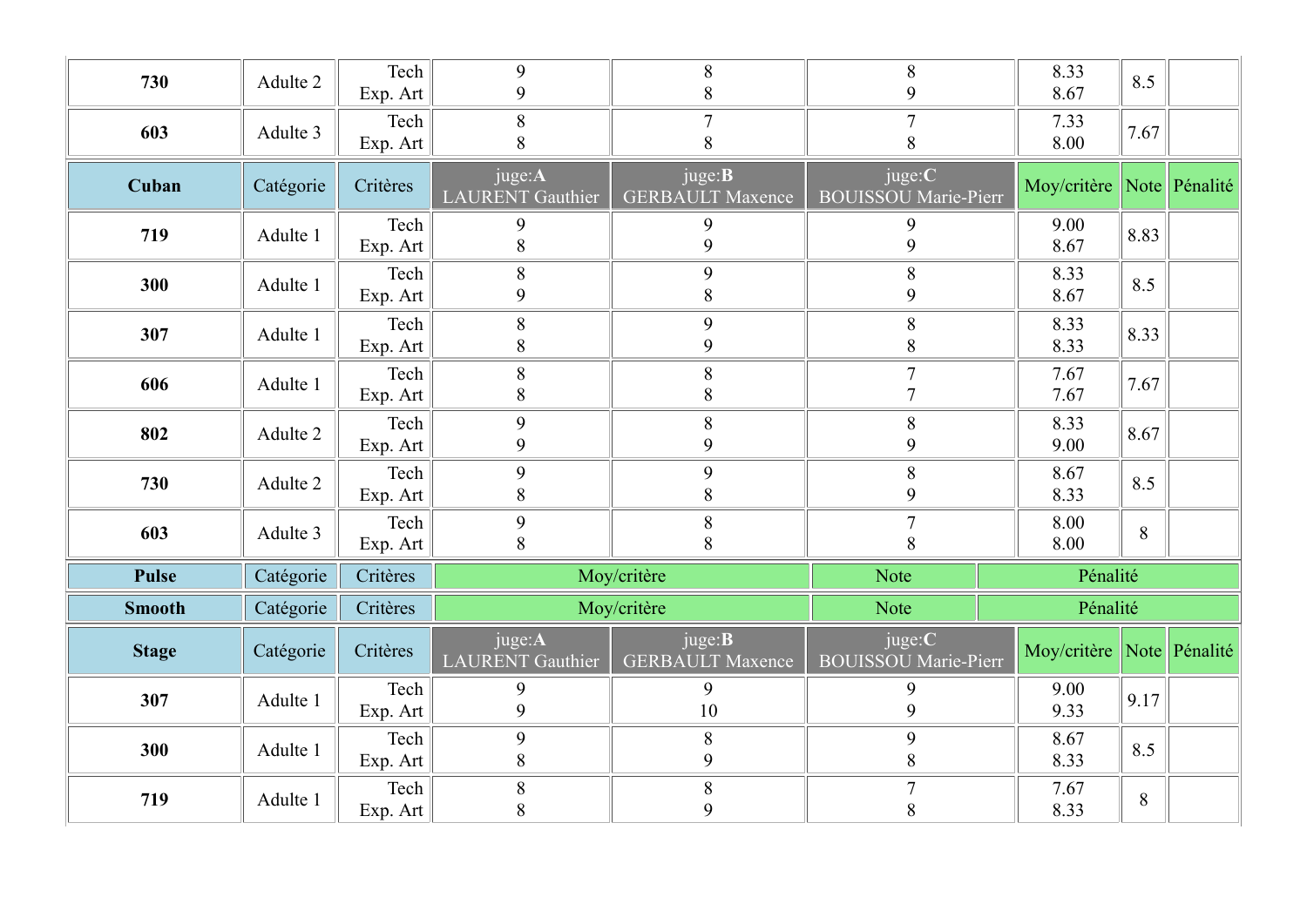| 606        | Adulte 1  | Tech<br>Exp. Art             | 8<br>8                            | 6<br>$\overline{7}$                       | $8\,$<br>8                            | 7.33<br>7.67              | 7.5     |  |
|------------|-----------|------------------------------|-----------------------------------|-------------------------------------------|---------------------------------------|---------------------------|---------|--|
| 802        | Adulte 2  | Tech<br>Exp. Art             | 9<br>9                            | 9<br>9                                    | 9<br>9                                | 9.00<br>9.00              | 9       |  |
| 730        | Adulte 2  | Tech<br>Exp. Art             | 9<br>8                            | 9<br>$8\,$                                | $8\,$<br>8                            | 8.67<br>8.00              | 8.33    |  |
| 603        | Adulte 3  | Tech<br>Exp. Art             | 8<br>$\mathbf{Q}$                 | $\overline{7}$<br>8                       | $\overline{7}$<br>$\mathbf{r}$        | 7.33<br>8.00              | 7.67    |  |
| <b>ECS</b> | Catégorie | Critères                     | juge:A<br><b>LAURENT</b> Gauthier | juge: <b>B</b><br><b>GERBAULT Maxence</b> | juge:C<br><b>BOUISSOU Marie-Pierr</b> | Moy/critère Note Pénalité |         |  |
| 300        | Adulte 1  | Tech<br>Exp. Art             | 9<br>9                            | 9<br>8                                    | 8<br>9                                | 8.67<br>8.67              | 8.67    |  |
| 719        | Adulte 1  | Tech<br>Exp. Art             | 8<br>9                            | 9<br>8                                    | 9<br>9                                | 8.67<br>8.67              | 8.67    |  |
| 307        | Adulte 1  | Tech<br>Exp. Art             | $8\phantom{1}$<br>9               | 9<br>9                                    | $8\,$<br>8                            | 8.33<br>8.67              | 8.5     |  |
| 606        | Adulte 1  | Tech<br>Exp. Art             | 6<br>6                            | $\tau$<br>$\overline{7}$                  | $\overline{7}$<br>$\overline{7}$      | 6.67<br>6.67              | 6.67    |  |
| 802        | Adulte 2  | Tech<br>Exp. Art             | 9<br>9                            | $8\phantom{.}$<br>$\overline{9}$          | 8<br>8                                | 8.33<br>8.67              | 8.5     |  |
| 730        | Adulte 2  | Tech<br>Exp. Art $\parallel$ | 8<br>$\overline{7}$               | 8<br>$8\,$                                | $8\,$<br>9                            | 8.00<br>8.00              | $\,8\,$ |  |
| 603        | Adulte 3  | Tech<br>Exp. Art             | 8<br>8                            | $8\phantom{.}$<br>$\overline{7}$          | 8<br>8                                | 8.00<br>7.67              | 7.83    |  |
| <b>WCS</b> | Catégorie | Critères                     | juge:A<br><b>LAURENT</b> Gauthier | juge: <b>B</b><br><b>GERBAULT Maxence</b> | juge:C<br><b>BOUISSOU Marie-Pierr</b> | Moy/critère Note Pénalité |         |  |
| 307        | Adulte 1  | Tech<br>Exp. Art             | 8<br>8                            | 9<br>$\overline{9}$                       | 9<br>9                                | 8.67<br>8.67              | 8.67    |  |
| 300        | Adulte 1  | Tech<br>Exp. Art $\parallel$ | 8<br>9                            | $8\,$<br>$8\,$                            | 9<br>9                                | 8.33<br>8.67              | 8.5     |  |
| 719        | Adulte 1  | $\text{Techn}$<br>Exp. Art   | 9<br>9                            | $\boldsymbol{7}$<br>$8\,$                 | $8\,$<br>9                            | 8.00<br>8.67              | 8.33    |  |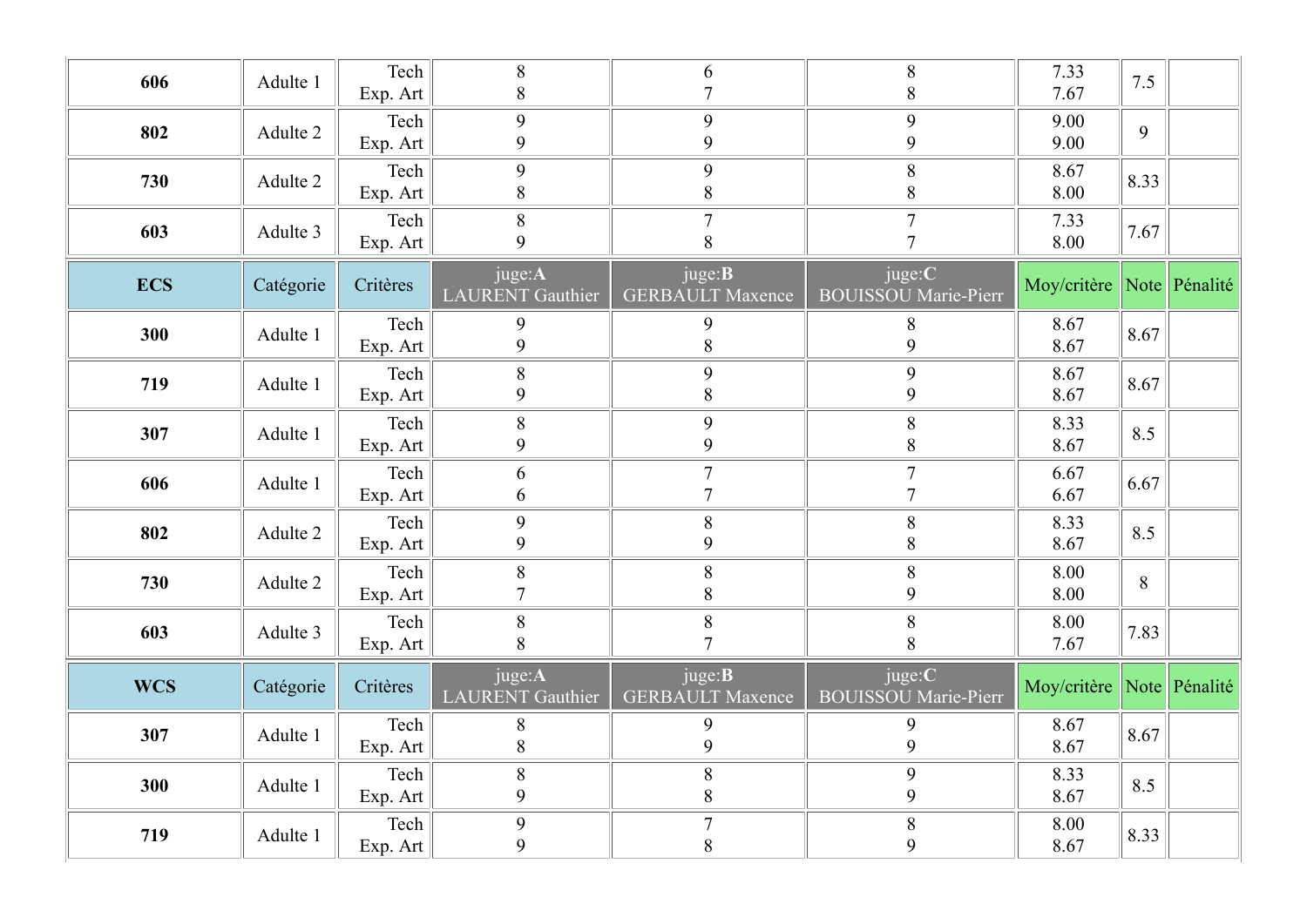| 606                     | Adulte 1  | Tech<br>Exp. Art                 | 7<br>6                     |                                           | 8<br>8                         | 7.33<br>7.00                 | 7.17      |  |
|-------------------------|-----------|----------------------------------|----------------------------|-------------------------------------------|--------------------------------|------------------------------|-----------|--|
| 802                     | Adulte 2  | $\text{Techn}$<br>Exp. Art       | 9<br>9                     | 9<br>9                                    | 9<br>9                         | 9.00<br>9.00                 | 9         |  |
| 730                     | Adulte 2  | Tech<br>Exp. Art                 | 8<br>9                     | 8<br>8                                    | 9<br>-9                        | 8.33<br>8.67                 | 8.5       |  |
| 603                     | Adulte 3  | Tech<br>Exp. Art                 | 8                          | 8<br>8                                    | 8<br>8                         | 8.00<br>8.00                 | $8\,$     |  |
| <b>DL-Intermediaire</b> |           |                                  |                            |                                           |                                |                              |           |  |
| <b>Waltz</b>            | Catégorie | Critères                         | juge:A<br>LAURENT Gauthier | juge: <b>B</b><br><b>GERBAULT</b> Maxence | juge:C<br>BOUISSOU Marie-Pierr | Moy/critère Note Pénalité    |           |  |
| 801                     | Adulte 1  | Tech<br>Exp. Art                 | 8                          |                                           | 8<br>x                         | 7.67<br>7.67                 | 7.67      |  |
| 710                     | Adulte 2  | Tech<br>$\overline{\phantom{0}}$ | $\tau$<br>$\sim$           | 5                                         | 6                              | 6.00<br>$\sim$ $\sim$ $\sim$ | $\ $ 6.33 |  |

# DL-Intermediaire

| <b>Waltz</b> | Catégorie | Critères                   | juge:A<br>LAURENT Gauthier    | juge: <b>B</b><br><b>GERBAULT Maxence</b> | juge:C<br><b>BOUISSOU</b> Marie-Pierr | Moy/critère Note Pénalité |      |  |
|--------------|-----------|----------------------------|-------------------------------|-------------------------------------------|---------------------------------------|---------------------------|------|--|
| 801          | Adulte 1  | Tech<br>Exp. Art           | $8\phantom{1}$<br>8           | $\mathbf{r}$                              | 8<br>8                                | 7.67<br>7.67              | 7.67 |  |
| 710          | Adulte 2  | Tech<br>Exp. Art           | $\overline{7}$<br>8           | 5<br>6                                    | 6<br>6                                | 6.00<br>6.67              | 6.33 |  |
| 705          | Adulte 3  | Tech<br>Exp. Art           | 6                             | 6<br>6                                    | $\tau$                                | 6.33<br>6.67              | 6.5  |  |
| 308          | Adulte 3  | $\text{Techn}$<br>Exp. Art | 5<br>$\overline{\mathcal{L}}$ | 5<br>6                                    | $\mathbf{r}$                          | 5.67<br>6.00              | 5.83 |  |
| 624          | Senior 1  | Tech<br>Exp. Art           | $\overline{7}$<br>$8\,$       | $\mathbf{r}$                              | 8                                     | 7.00<br>7.67              | 7.33 |  |
| 702          | Senior 1  | Tech<br>Exp. Art           | $\overline{7}$                | 5<br>6                                    |                                       | 6.33<br>6.67              | 6.5  |  |
| 618          | Senior 1  | Tech<br>Exp. Art           |                               | 6                                         | 6<br>6                                | 6.33<br>6.67              | 6.5  |  |
| 309          | Senior 1  | Tech<br>Exp. Art           | 6<br>6                        | 5<br>6                                    | 6                                     | 6.00<br>6.00              | 6    |  |
| 734          | Senior 3  | Tech<br>Exp. Art           | 6<br>6                        | 4<br>6                                    | 6<br>6                                | 5.33<br>6.00              | 5.67 |  |
| Cuban        | Catégorie | Critères                   | juge:A                        | juge:B                                    | juge:C                                | Moy/critère Note Pénalité |      |  |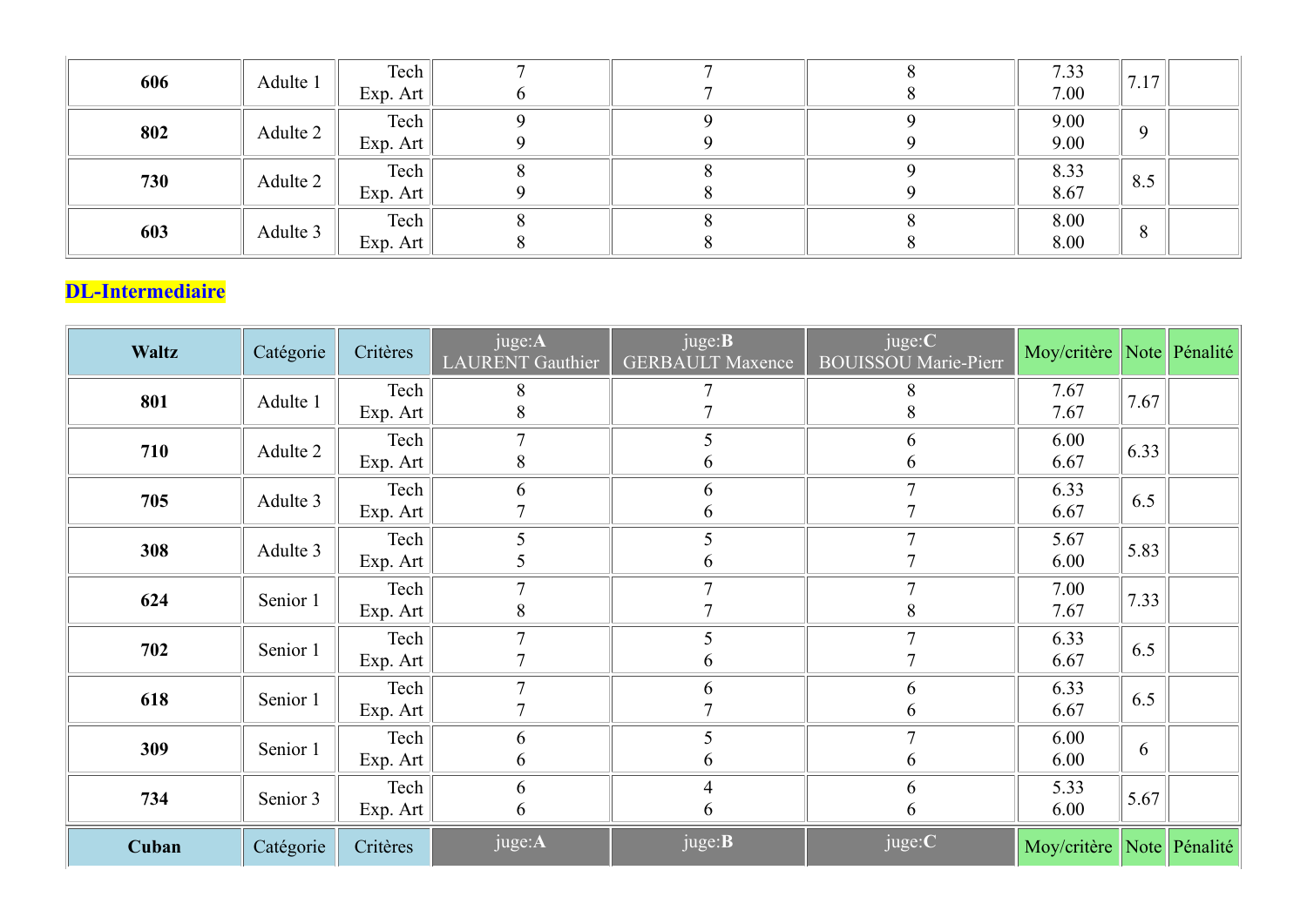|               |           |                                        | LAURENT Gauthier             | <b>GERBAULT Maxence</b>                   | <b>BOUISSOU Marie-Pierr</b>    |                           |      |  |
|---------------|-----------|----------------------------------------|------------------------------|-------------------------------------------|--------------------------------|---------------------------|------|--|
| 801           | Adulte 1  | Tech<br>Exp. Art                       | 8<br>8                       | $\mathcal{I}$                             |                                | 7.33<br>7.33              | 7.33 |  |
| 710           | Adulte 2  | Tech<br>Exp. Art                       | $\mathbf{z}$<br>$\mathbf{r}$ | 6<br>6                                    | 6<br>6                         | 6.33<br>6.33              | 6.33 |  |
| 308           | Adulte 3  | $\text{Techn}$<br>Exp. Art             | 6<br>$\mathbf{r}$            | 6<br>6                                    | 6<br>6                         | 6.00<br>6.33              | 6.17 |  |
| 705           | Adulte 3  | Tech<br>Exp. Art                       | 6<br>6                       | 6<br>6                                    | 6<br>6                         | 6.00<br>6.00              | 6    |  |
| 624           | Senior 1  | Tech<br>Exp. Art                       | $\mathcal{I}$<br>6           | 6<br>6                                    | 6                              | 6.33<br>6.33              | 6.33 |  |
| 309           | Senior 1  | $\text{Techn}$<br>Exp. Art             | $\tau$<br>$\mathbf{r}$       | 6<br>6                                    | 5<br>6                         | 6.00<br>6.33              | 6.17 |  |
| 618           | Senior 1  | Tech<br>Exp. Art                       | 6<br>6                       | $\sqrt{6}$<br>$\overline{7}$              | 5<br>6                         | 5.67<br>6.33              | 6    |  |
| 702           | Senior 1  | $\text{Techn}$<br>Exp. Art             | 5<br>6                       | $\overline{7}$<br>6                       | 5<br>6                         | 5.67<br>6.00              | 5.83 |  |
| 734           | Senior 3  | $\text{Techn}$<br>Exp. Art $\parallel$ | $\overline{4}$<br>5          | $\overline{4}$<br>6                       | 5                              | 4.00<br>5.33              | 4.67 |  |
| Pulse         | Catégorie | Critères                               |                              | Moy/critère                               | Note                           | Pénalité                  |      |  |
| <b>Smooth</b> | Catégorie | Critères                               |                              | Moy/critère                               | Note                           | Pénalité                  |      |  |
| <b>Stage</b>  | Catégorie | Critères                               | juge:A<br>LAURENT Gauthier   | juge: <b>B</b><br><b>GERBAULT</b> Maxence | juge:C<br>BOUISSOU Marie-Pierr | Moy/critère Note Pénalité |      |  |
| 801           | Adulte 1  | $\text{Techn}$<br>Exp. Art             | 8<br>9                       | $\tau$<br>$\overline{7}$                  | 8<br>$8\phantom{.}$            | 7.67<br>8.00              | 7.83 |  |
| 710           | Adulte 2  | $\text{Techn}$<br>Exp. Art             | $\tau$<br>$\overline{7}$     | $\mathfrak{S}$<br>6                       | 6<br>5                         | 6.00<br>6.00              | 6    |  |
| 308           | Adulte 3  | $\text{Techn}$<br>Exp. Art             | 6<br>6                       | 5<br>6                                    | $\overline{7}$                 | 6.00<br>6.33              | 6.17 |  |
|               |           | $\text{Techn}$                         |                              |                                           |                                |                           |      |  |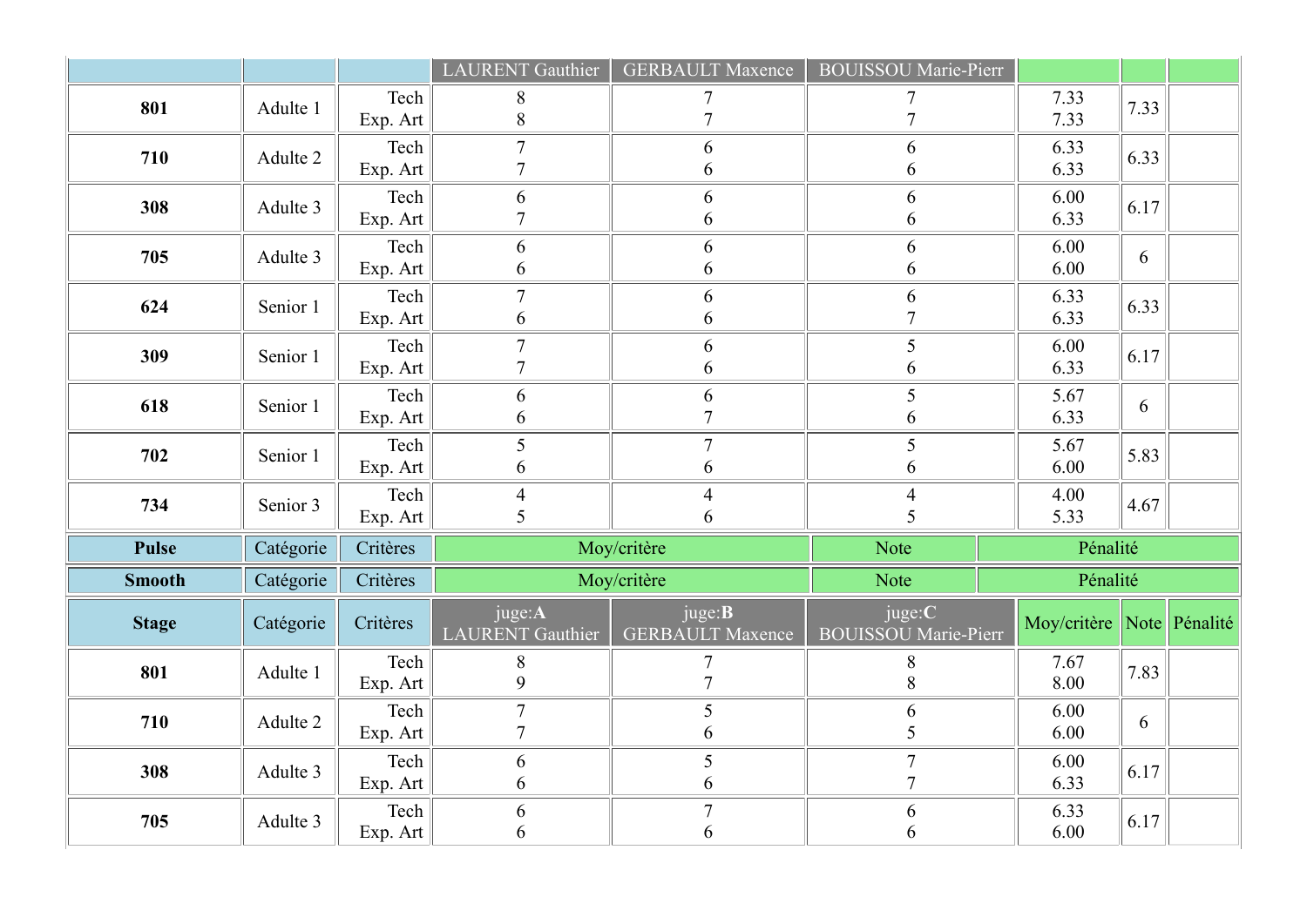| <b>WCS</b> | Catégorie | Critères                   | Moy/critère                       |                                           | Note                                  | Pénalité                                    |              |  |
|------------|-----------|----------------------------|-----------------------------------|-------------------------------------------|---------------------------------------|---------------------------------------------|--------------|--|
| 734        | Senior 3  | $\text{Techn}$<br>Exp. Art | 5<br>5                            | $\overline{4}$<br>6                       | 5                                     | 4.33<br>5.33                                | 4.83         |  |
| 702        | Senior 1  | $\text{Techn}$<br>Exp. Art | 5<br>5                            | $\mathfrak{S}$<br>6                       | 6<br>6                                | 5.33<br>5.67                                | 5.5          |  |
| 618        | Senior 1  | $\text{Techn}$<br>Exp. Art | 6<br>$\boldsymbol{6}$             | 6<br>6                                    | 6<br>6                                | 6.00<br>6.00                                | 6            |  |
| 309        | Senior 1  | $\text{Techn}$<br>Exp. Art | 6<br>6                            | 6<br>6                                    | 6<br>$\overline{7}$                   | 6.00<br>6.33                                | 6.17         |  |
| 624        | Senior 1  | Tech<br>Exp. Art           | 6<br>$\overline{7}$               | 5<br>6                                    | $\mathcal{I}$                         | 6.00<br>6.67                                | 6.33         |  |
| 308        | Adulte 3  | Tech<br>Exp. Art           | 6<br>5                            | $\mathfrak{S}$<br>5                       | $\overline{7}$<br>6                   | 6.00<br>5.33                                | 5.67         |  |
| 705        | Adulte 3  | Tech<br>Exp. Art           | 6<br>5                            | $\mathfrak{S}$<br>6                       | 6                                     | 5.67<br>6.00                                | 5.83         |  |
| 710        | Adulte 2  | Tech<br>Exp. Art           | 5<br>6                            | 5<br>6                                    | 6<br>6                                | 5.33<br>6.00                                | $\vert$ 5.67 |  |
| 801        | Adulte 1  | Tech<br>Exp. Art           | $8\phantom{.}$<br>$8\,$           | $\overline{7}$                            | 8<br>8                                | 7.67<br>7.67                                | 7.67         |  |
| <b>ECS</b> | Catégorie | Critères                   | juge:A<br>LAURENT Gauthier        | juge: <b>B</b><br><b>GERBAULT Maxence</b> | juge:C<br><b>BOUISSOU Marie-Pierr</b> | Moy/critère Note Pénalité                   |              |  |
| 734        | Senior 3  | Tech<br>Exp. Art           | 6<br>6                            | 5<br>6                                    | 5                                     | 5.33<br>5.67                                | 5.5          |  |
| 702        | Senior 1  | Tech<br>Exp. Art           | 6<br>6                            | 6<br>6                                    | $\overline{7}$<br>6                   | 6.33<br>6.00                                | 6.17         |  |
| 309        | Senior 1  | Tech<br>Exp. Art           | $7\phantom{.0}$<br>$\overline{7}$ | 6<br>5                                    | 6<br>$\overline{7}$                   | 6.33<br>6.33                                | 6.33         |  |
| 618        | Senior 1  | Tech<br>Exp. Art           | 6<br>$\overline{7}$               | 6<br>$\mathbf{z}$                         | $\tau$                                | 6.33<br>7.00                                | 6.67         |  |
| 624        | Senior 1  | Tech<br>Exp. Art           | $\tau$<br>$8\phantom{.}$          | $\tau$<br>$\overline{7}$                  | $\overline{7}$<br>8                   | $\begin{array}{c} 7.00 \\ 7.67 \end{array}$ | 7.33         |  |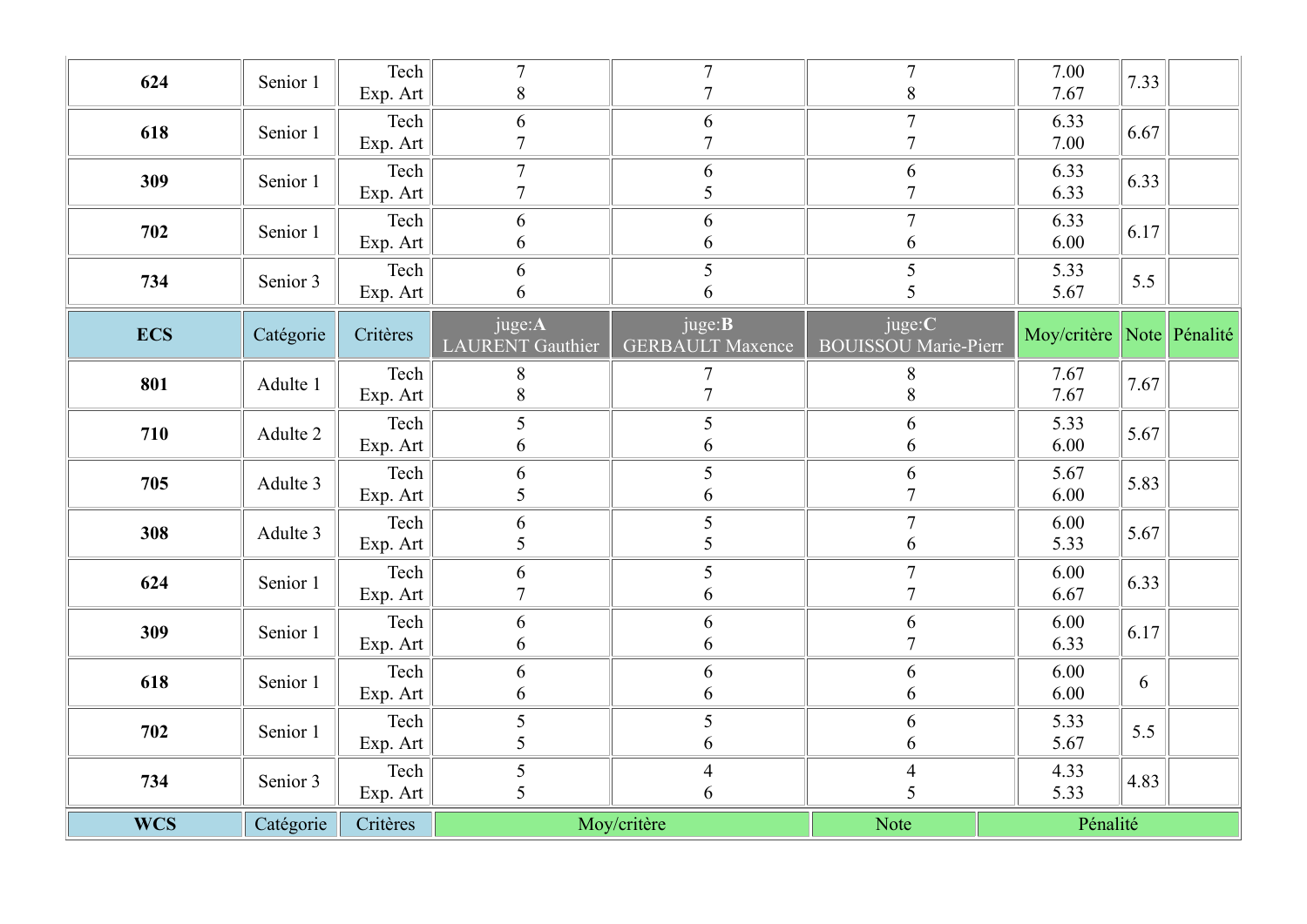| <b>Night Club</b> | Catégorie | Critères                   | juge:A<br>LAURENT Gauthier       | juge: <b>B</b><br><b>GERBAULT Maxence</b> | juge:C<br><b>BOUISSOU Marie-Pierr</b> | Moy/critère Note Pénalité |      |  |
|-------------------|-----------|----------------------------|----------------------------------|-------------------------------------------|---------------------------------------|---------------------------|------|--|
| 801               | Adulte 1  | Tech<br>Exp. Art           | 8<br>9                           | $\tau$                                    | $\,8\,$                               | 7.33<br>8.00              | 7.67 |  |
| 710               | Adulte 2  | Tech<br>Exp. Art           | $\overline{7}$<br>$\overline{7}$ | 5<br>6                                    | 6<br>6                                | 6.00<br>6.33              | 6.17 |  |
| 705               | Adulte 3  | Tech<br>Exp. Art           | 5<br>5                           | 6<br>6                                    | 6                                     | 5.67<br>6.00              | 5.83 |  |
| 308               | Adulte 3  | Tech<br>Exp. Art           | 5<br>5                           | 5<br>6                                    | 6<br>$\mathbf{r}$                     | 5.33<br>6.00              | 5.67 |  |
| 624               | Senior 1  | Tech<br>Exp. Art           | $\overline{7}$<br>$\overline{7}$ | 5<br>6                                    | 6<br>6                                | 6.00<br>6.33              | 6.17 |  |
| 702               | Senior 1  | Tech<br>Exp. Art           | 6<br>6                           | 6<br>5                                    | $\overline{7}$<br>$\overline{7}$      | 6.33<br>6.00              | 6.17 |  |
| 309               | Senior 1  | Tech<br>Exp. Art           | 6<br>6                           | $\mathfrak{S}$<br>6                       | 6<br>6                                | 5.67<br>6.00              | 5.83 |  |
| 618               | Senior 1  | $\text{Techn}$<br>Exp. Art | $\mathfrak{S}$<br>$\sqrt{6}$     | $\mathfrak{S}$<br>6                       | $\overline{\mathcal{L}}$<br>6         | 5.00<br>6.00              | 5.5  |  |
| 734               | Senior 3  | Tech<br>Exp. Art           | $\overline{4}$<br>5              | $\overline{4}$<br>5                       | 5                                     | 4.00<br>5.00              | 4.5  |  |
| <b>DL-Novice</b>  |           |                            |                                  |                                           |                                       |                           |      |  |
| Waltz             | Catégorie | Critères                   | juge:A<br>LAURENT Gauthier       | juge: <b>B</b><br><b>GERBAULT Maxence</b> | juge:C<br>VIALARD Anne-Marie          | Moy/critère Note Pénalité |      |  |
| 615               | Adulte 1  | Tech<br>Exp. Art           | $\,8\,$<br>$\,8\,$               | 7<br>$\overline{7}$                       | $\overline{7}$                        | 7.33<br>7.33              | 7.33 |  |
| 614               | Adulte 1  | Tech                       | $8\,$                            | $\overline{7}$                            | $\overline{7}$                        | 7.33                      | 7.17 |  |

## DL-Novice

| <b>Waltz</b> | Catégorie | Critères | juge:A<br>LAURENT Gauthier | juge: <b>B</b><br><b>GERBAULT Maxence</b> | juge:C<br>VIALARD Anne-Marie | Moy/critère Note Pénalité |      |  |
|--------------|-----------|----------|----------------------------|-------------------------------------------|------------------------------|---------------------------|------|--|
| 615          | Adulte 1  | Tech     |                            |                                           |                              | 7.33                      | 7.33 |  |
|              |           | Exp. Art |                            |                                           |                              | 7.33                      |      |  |
| 614          | Adulte 1  | Tech     |                            |                                           |                              | 7.33                      | 7.17 |  |
|              |           | Exp. Art |                            |                                           |                              | 7.00                      |      |  |
| 711          | Adulte 1  | Tech     |                            |                                           |                              | 6.67                      | 6.83 |  |
|              |           | Exp. Art |                            |                                           |                              | 7.00                      |      |  |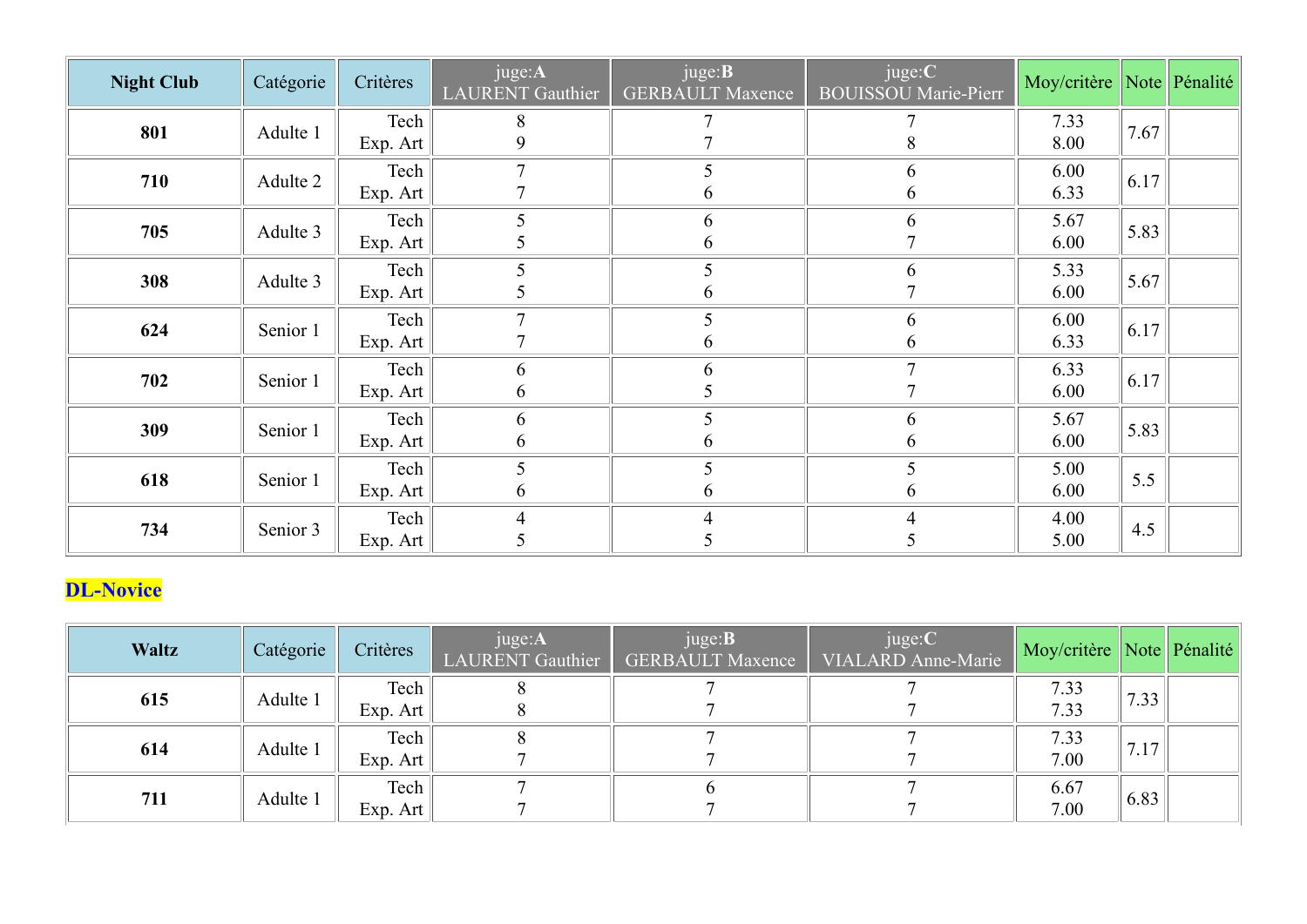| 732 | Adulte 1 | $\text{Techn}$ | 6                | 6                | $\overline{7}$   | 6.33 | 6.5  |
|-----|----------|----------------|------------------|------------------|------------------|------|------|
|     |          | Exp. Art       | $\overline{7}$   | 6                | $\overline{7}$   | 6.67 |      |
| 605 | Junior   | Tech           | $\, 8$           | $\boldsymbol{7}$ | $\boldsymbol{7}$ | 7.33 | 7.5  |
|     |          | Exp. Art       | $8\,$            | $\overline{7}$   | $\,8\,$          | 7.67 |      |
|     |          | Tech           | $\boldsymbol{7}$ | $\sqrt{6}$       | $\overline{7}$   | 6.67 | 6.83 |
| 612 | Junior   | Exp. Art       | $\overline{7}$   | $\sqrt{6}$       | $\,8\,$          | 7.00 |      |
|     |          | Tech           | $\sqrt{6}$       | $\boldsymbol{7}$ | $\boldsymbol{7}$ | 6.67 |      |
| 709 | Senior 1 | Exp. Art       | $\tau$           | $\overline{7}$   | $\overline{7}$   | 7.00 | 6.83 |
|     |          | Tech           | $\boldsymbol{7}$ | $\sqrt{6}$       | $\boldsymbol{7}$ | 6.67 |      |
| 723 | Senior 1 | Exp. Art       | $\boldsymbol{7}$ | $\overline{7}$   | $\tau$           | 7.00 | 6.83 |
|     |          | Tech           | $\boldsymbol{7}$ | $\sqrt{6}$       | $\boldsymbol{7}$ | 6.67 |      |
| 601 | Senior 1 | Exp. Art       | $\overline{7}$   | $\overline{7}$   | $\overline{7}$   | 7.00 | 6.83 |
|     |          | Tech           | $\boldsymbol{7}$ | 6                | $\boldsymbol{7}$ | 6.67 |      |
| 905 | Senior 1 | Exp. Art       | $\boldsymbol{7}$ | $\mathfrak{S}$   | $\overline{7}$   | 6.33 | 6.5  |
|     |          | Tech           | 6                | $\sqrt{6}$       | $\boldsymbol{7}$ | 6.33 |      |
| 311 | Senior 1 | Exp. Art       | $\tau$           | 6                | $\overline{7}$   | 6.67 | 6.5  |
|     |          | Tech           | $\boldsymbol{7}$ | $\sqrt{6}$       | 6                | 6.33 |      |
| 303 | Senior 1 | Exp. Art       | $\tau$           | $\sqrt{6}$       | $\overline{7}$   | 6.67 | 6.5  |
|     |          | Tech           | $\sqrt{6}$       | $\mathfrak{S}$   | $\sqrt{6}$       | 5.67 |      |
| 722 | Senior 1 | Exp. Art       | 6                | 5                | $\overline{7}$   | 6.00 | 5.83 |
|     |          | Tech           | 6                | 5                | $\sqrt{5}$       | 5.33 |      |
| 712 | Senior 1 | Exp. Art       | 6                | $\sqrt{6}$       | 6                | 6.00 | 5.67 |
|     |          | Tech           | 5                |                  | 6                | 5.33 |      |
| 625 | Senior 1 | Exp. Art       | 5                | $\frac{5}{5}$    | $\overline{7}$   | 5.67 | 5.5  |
|     |          | Tech           | 5                | $\mathfrak{S}$   | 6                | 5.33 |      |
| 301 | Senior 1 | Exp. Art       | $\sqrt{5}$       | 5                | 6                | 5.33 | 5.33 |
|     |          | Tech           | $\boldsymbol{7}$ | 6                | 5                | 6.00 | 6.33 |
| 616 | Senior 2 | Exp. Art       | $\overline{7}$   | $\overline{7}$   | 6                | 6.67 |      |
| 600 |          | Tech           | $\boldsymbol{7}$ | $\boldsymbol{7}$ | 6                | 6.67 | 6.83 |
|     | Senior 3 | Exp. Art       | $\boldsymbol{7}$ | $\overline{7}$   | $\overline{7}$   | 7.00 |      |
| 621 | Senior 3 | Tech           | $\boldsymbol{7}$ | $\sqrt{6}$       | $\boldsymbol{7}$ | 6.67 | 6.83 |
|     |          | Exp. Art       | $\overline{7}$   | $\overline{7}$   | $\overline{7}$   | 7.00 |      |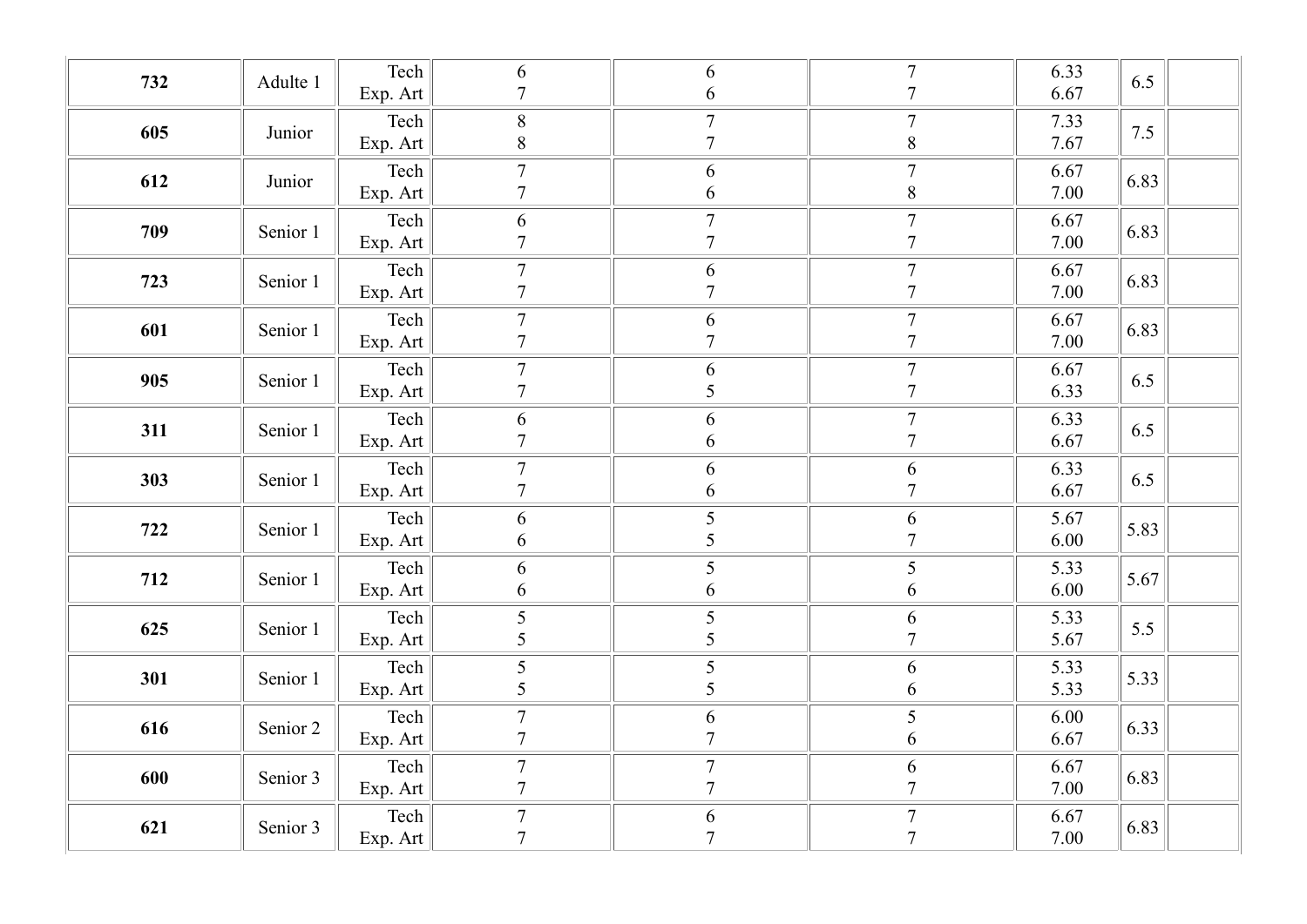| 737   | Senior 3  | Tech<br>Exp. Art           | 6<br>$\overline{7}$                            | $\overline{7}$<br>$\tau$                  | 6<br>6                                     | 6.33<br>6.67              | 6.5              |  |
|-------|-----------|----------------------------|------------------------------------------------|-------------------------------------------|--------------------------------------------|---------------------------|------------------|--|
| 620   | Senior 3  | Tech<br>Exp. Art           | $5\overline{)}$<br>6                           | $\tau$<br>$\overline{7}$                  | $6\,$<br>$\overline{7}$                    | 6.00<br>6.67              | 6.33             |  |
| 610   | Senior 3  | Tech<br>Exp. Art           | $\overline{7}$<br>$\overline{7}$               | $\sqrt{6}$<br>6                           | 6<br>6                                     | 6.33<br>6.33              | 6.33             |  |
| Cuban | Catégorie | Critères                   | juge:A<br>LAURENT Gauthier                     | juge: <b>B</b><br><b>GERBAULT Maxence</b> | juge:C<br>VIALARD Anne-Marie               | Moy/critère Note Pénalité |                  |  |
| 615   | Adulte 1  | Tech<br>Exp. Art           | 8<br>$\, 8$                                    | $8\phantom{.}$<br>$\overline{7}$          | 8                                          | 7.67<br>7.67              | 7.67             |  |
| 614   | Adulte 1  | Tech<br>Exp. Art           | $\, 8$<br>$\overline{7}$                       | $\, 8$<br>$\overline{7}$                  | 6<br>$\overline{7}$                        | 7.33<br>7.00              | 7.17             |  |
| 732   | Adulte 1  | Tech<br>Exp. Art           | $\sqrt{6}$<br>$\overline{7}$                   | $\sqrt{6}$<br>$\overline{7}$              | $\overline{7}$<br>$8\,$                    | 6.33<br>7.33              | 6.83             |  |
| 711   | Adulte 1  | Tech                       | $\overline{7}$<br>$\overline{7}$               | 6<br>$\overline{7}$                       | 6<br>$\overline{7}$                        | 6.33<br>7.00              | 6.67             |  |
| 605   | Junior    | Exp. Art<br>Tech           | $\,8\,$<br>$\,8\,$                             | $8\,$<br>$\,8\,$                          | $\overline{7}$<br>$\tau$                   | 7.67<br>7.67              | 7.67             |  |
| 612   | Junior    | Exp. Art<br>Tech           | $\overline{7}$<br>$7\phantom{.0}$              | $6\,$<br>$7\phantom{.0}$                  | $\overline{7}$<br>$8\,$                    | 6.67<br>7.33              | $\boldsymbol{7}$ |  |
| 709   | Senior 1  | Exp. Art<br>Tech           | 6                                              | $\boldsymbol{7}$<br>$\overline{7}$        | $\tau$                                     | 6.67                      | 6.83             |  |
| 601   | Senior 1  | Exp. Art<br>Tech           | $\sqrt{6}$<br>$\overline{7}$<br>$\overline{7}$ | $\sqrt{6}$                                | $8\,$<br>$\boldsymbol{7}$                  | 7.00<br>6.67              | 6.83             |  |
| 723   | Senior 1  | Exp. Art<br>$\text{Techn}$ | $\overline{7}$<br>$\overline{7}$               | $\sqrt{6}$<br>$\sqrt{6}$                  | $\, 8$<br>$\overline{7}$<br>$\overline{7}$ | 7.00<br>6.67              | 6.67             |  |
| 303   | Senior 1  | Exp. Art<br>Tech           | $7\phantom{.0}$                                | $\sqrt{6}$<br>$\boldsymbol{6}$            | $\sqrt{6}$                                 | 6.67<br>6.33              | 6.67             |  |
| 712   | Senior 1  | Exp. Art<br>Tech           | $\,8\,$<br>$\overline{7}$                      | $\sqrt{6}$<br>$\sqrt{5}$                  | $\overline{7}$<br>$\sqrt{6}$               | 7.00<br>6.00              | 6.33             |  |
| 905   | Senior 1  | Exp. Art<br>$\text{Techn}$ | $\overline{7}$<br>$\boldsymbol{6}$             | $\sqrt{6}$<br>$\sqrt{5}$                  | $\overline{7}$<br>$\tau$                   | 6.67<br>6.00              | 6.17             |  |
|       |           | Exp. Art $\ $              | $\overline{7}$                                 | 5                                         | $\overline{7}$                             | 6.33                      |                  |  |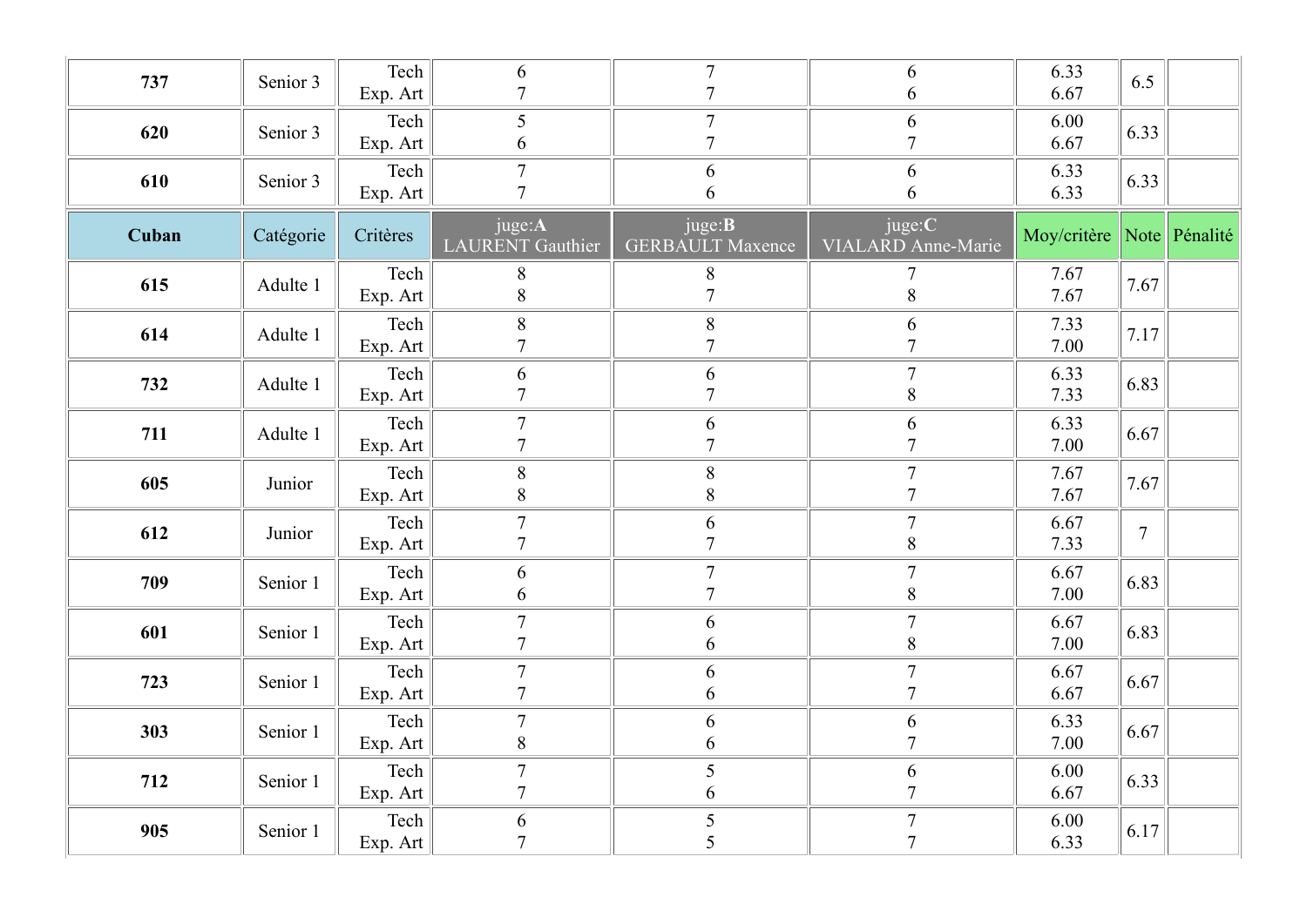| 301           | Senior 1  | Tech<br>Exp. Art | 6<br>$\overline{7}$                | 5<br>6                                    |                              | 5.67<br>6.67              | 6.17         |  |  |
|---------------|-----------|------------------|------------------------------------|-------------------------------------------|------------------------------|---------------------------|--------------|--|--|
| 311           | Senior 1  | Tech<br>Exp. Art | 6<br>7                             | 5<br>6                                    | 6<br>$\mathfrak b$           | 5.67<br>6.33              | 6            |  |  |
| 625           | Senior 1  | Tech<br>Exp. Art | 5<br>5                             | 6<br>6                                    | 6                            | 5.67<br>6.00              | 5.83         |  |  |
| 722           | Senior 1  | Tech<br>Exp. Art | 6<br>6                             | 5<br>5                                    | 6                            | 5.67<br>6.00              | 5.83         |  |  |
| 616           | Senior 2  | Tech<br>Exp. Art | 6<br>7                             | $\overline{7}$<br>$\overline{7}$          | 6<br>6                       | 6.33<br>6.67              | 6.5          |  |  |
| 600           | Senior 3  | Tech<br>Exp. Art | 6<br>$\overline{7}$                | $\overline{7}$<br>$\mathbf{r}$            | $\mathcal{I}$                | 6.67<br>7.00              | 6.83         |  |  |
| 621           | Senior 3  | Tech<br>Exp. Art | $\tau$<br>$\overline{7}$           | 6<br>6                                    | $\mathcal{I}$<br>8           | 6.67<br>7.00              | 6.83         |  |  |
| 610           | Senior 3  | Tech<br>Exp. Art | $\overline{7}$<br>7                | $\tau$<br>6                               | $\mathbf{r}$                 | 7.00<br>6.67              | 6.83         |  |  |
| 737           | Senior 3  | Tech<br>Exp. Art | 6<br>$\overline{7}$                | 6<br>6                                    | 6                            | 6.00<br>6.67              | 6.33         |  |  |
| 620           | Senior 3  | Tech<br>Exp. Art | 6<br>6                             | 6<br>6                                    | 6<br>Ξ                       | 6.00<br>6.33              | 6.17         |  |  |
| <b>Pulse</b>  | Catégorie | Critères         |                                    | Moy/critère                               | Note                         | Pénalité                  |              |  |  |
| <b>Smooth</b> | Catégorie | Critères         |                                    | Moy/critère                               | Note                         | Pénalité                  |              |  |  |
| <b>Stage</b>  | Catégorie | Critères         | juge:A<br><b>LAURENT</b> Gauthier  | juge: <b>B</b><br><b>GERBAULT Maxence</b> | juge:C<br>VIALARD Anne-Marie | Moy/critère Note Pénalité |              |  |  |
| 615           | Adulte 1  | Tech<br>Exp. Art | 8<br>$8\,$                         | 8<br>$8\,$                                | 8<br>9                       | 8.00<br>8.33              | 8.17         |  |  |
| 732           | Adulte 1  | Tech<br>Exp. Art | $\boldsymbol{7}$<br>$\overline{ }$ | $\overline{7}$<br>$\overline{ }$          | 8<br>8                       | 7.33<br>7.33              | $\vert$ 7.33 |  |  |
| 711           | Adulte 1  | Tech<br>Exp. Art | 6<br>6                             | $\overline{7}$<br>6                       | $8\phantom{.}$<br>$8\,$      | 7.00<br>6.67              | 6.83         |  |  |
| 614           | Adulte 1  | Tech             | 6                                  | 6                                         | $7\phantom{.0}$              | 6.33                      | 6.67         |  |  |
|               |           |                  |                                    |                                           |                              |                           |              |  |  |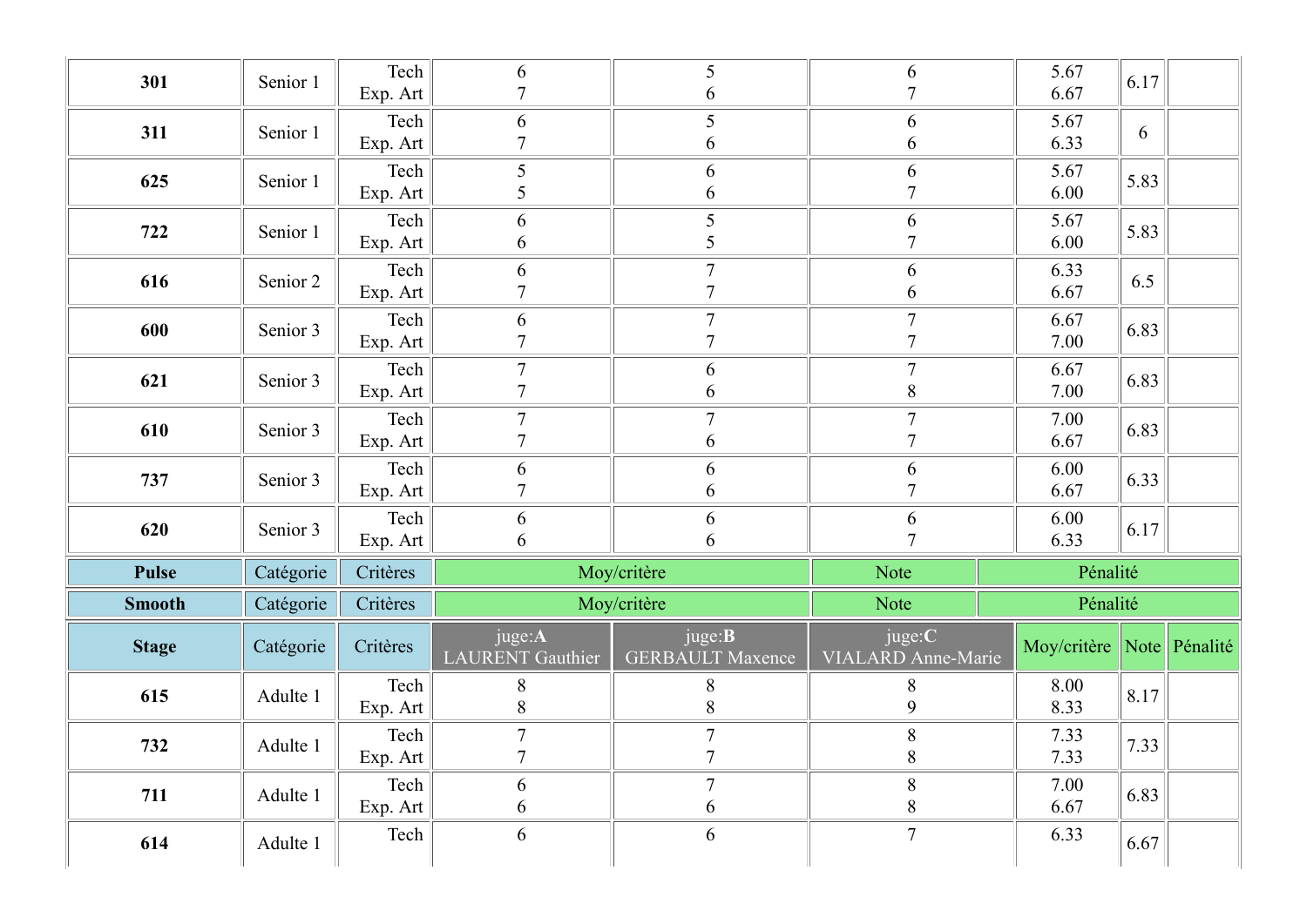|     |          | Exp. Art                                           | 6                                  | $7\phantom{.0}$                    | $8\,$                                              | 7.00         |      |
|-----|----------|----------------------------------------------------|------------------------------------|------------------------------------|----------------------------------------------------|--------------|------|
| 605 | Junior   | Tech<br>Exp. Art                                   | $8\,$<br>8                         | $\overline{7}$<br>$8\,$            | $\, 8$<br>$8\,$                                    | 7.67<br>8.00 | 7.83 |
| 612 | Junior   | Tech<br>Exp. Art                                   | $\overline{7}$<br>$\overline{7}$   | 6<br>$\overline{7}$                | $\,8\,$<br>$\overline{9}$                          | 7.00<br>7.67 | 7.33 |
| 905 | Senior 1 | Tech<br>Exp. Art                                   | $\overline{7}$<br>$\overline{7}$   | $\overline{7}$<br>$\overline{7}$   | $\,8\,$<br>$8\,$                                   | 7.33<br>7.33 | 7.33 |
| 723 | Senior 1 | Tech<br>Exp. Art                                   | $\overline{7}$<br>$\overline{7}$   | $\overline{7}$<br>$\overline{7}$   | $\, 8$<br>$8\,$                                    | 7.33<br>7.33 | 7.33 |
| 303 | Senior 1 | Tech<br>Exp. Art                                   | $\overline{7}$<br>$\tau$           | $\overline{7}$<br>$\, 8$           | $\,8\,$<br>$\overline{7}$                          | 7.33<br>7.33 | 7.33 |
| 311 | Senior 1 | Tech<br>Exp. Art $\parallel$                       | 6<br>$\overline{7}$                | $\overline{7}$<br>$\mathbf{r}$     | $\, 8$<br>$\, 8$                                   | 7.00<br>7.33 | 7.17 |
| 712 | Senior 1 | $\text{Techn}$<br>Exp. Art                         | 6<br>6                             | $6\,$<br>$\overline{7}$            | $\, 8$<br>$8\,$                                    | 6.67<br>7.00 | 6.83 |
| 625 | Senior 1 | $\text{Techn}$<br>Exp. Art                         | 6<br>6                             | $\boldsymbol{6}$<br>$\overline{7}$ | $\boldsymbol{7}$<br>$\,8\,$                        | 6.33<br>7.00 | 6.67 |
| 722 | Senior 1 | $\text{Techn}$<br>Exp. Art                         | 6<br>6                             | $\sqrt{6}$<br>$6\,$                | $8\,$<br>$\overline{7}$                            | 6.67<br>6.33 | 6.5  |
| 601 | Senior 1 | $\text{Techn}$<br>Exp. Art                         | 5<br>5                             | $\overline{7}$<br>$\overline{7}$   | $\boldsymbol{7}$<br>$\overline{7}$                 | 6.33<br>6.33 | 6.33 |
| 301 | Senior 1 | $\text{Techn}$<br>Exp. Art                         | 6<br>5                             | $6\,$<br>$\sqrt{6}$                | $\begin{array}{c}\n\overline{8} \\ 7\n\end{array}$ | 6.67<br>6.00 | 6.33 |
| 709 | Senior 1 | $\text{Techn}$<br>Exp. Art                         | $\mathfrak{S}$<br>$\mathfrak{S}$   | $\sqrt{6}$<br>$\mathfrak{S}$       | $8\,$<br>$\,8\,$                                   | 6.33<br>6.00 | 6.17 |
| 616 | Senior 2 | $\text{Techn}$<br>Exp. Art                         | 6<br>6                             | $\frac{6}{7}$                      | $\boldsymbol{7}$<br>$\overline{7}$                 | 6.33<br>6.67 | 6.5  |
| 620 | Senior 3 | $\text{Techn}$<br>$\boxed{\text{Exp.} \text{Art}}$ | $\overline{7}$<br>$\overline{7}$   | $\overline{7}$<br>$\overline{7}$   | $\overline{7}$<br>$\, 8$                           | 7.00<br>7.33 | 7.17 |
| 621 | Senior 3 | $\text{Techn}$<br>Exp. Art                         | $\boldsymbol{7}$<br>$\overline{7}$ | $\boldsymbol{7}$<br>$\overline{7}$ | $7\phantom{.0}$<br>$\,8\,$                         | 7.00<br>7.33 | 7.17 |
|     |          |                                                    |                                    |                                    |                                                    |              |      |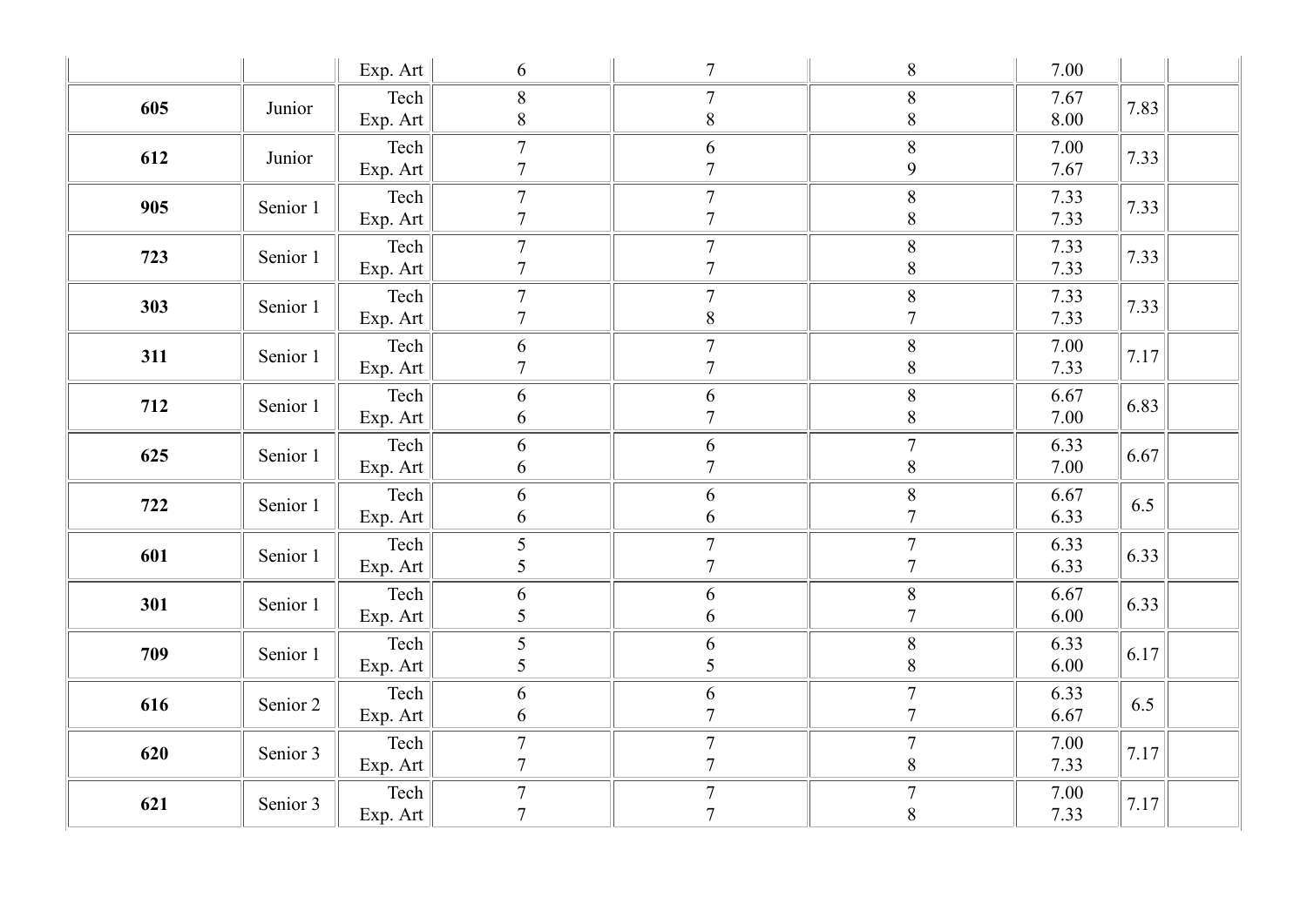| 600        | Senior 3  | Tech<br>Exp. Art                | 6<br>$\sqrt{6}$                   | 6<br>$\overline{7}$                       | $8\phantom{.}$<br>$\,8\,$        | 6.67<br>7.00              | 6.83           |  |
|------------|-----------|---------------------------------|-----------------------------------|-------------------------------------------|----------------------------------|---------------------------|----------------|--|
| 610        | Senior 3  | Tech<br>Exp. Art                | $\boldsymbol{6}$<br>6             | 6<br>$\overline{7}$                       | $8\,$<br>$\,8\,$                 | 6.67<br>7.00              | 6.83           |  |
| 737        | Senior 3  | Tech<br>Exp. Art                | 5<br>$\overline{\mathcal{L}}$     | $\sqrt{6}$<br>6                           | $\overline{7}$<br>$\overline{7}$ | 6.00<br>6.00              | 6              |  |
| <b>ECS</b> | Catégorie | Critères                        | juge:A<br>LAURENT Gauthier        | juge: <b>B</b><br><b>GERBAULT Maxence</b> | juge:C<br>VIALARD Anne-Marie     | Moy/critère Note Pénalité |                |  |
| 615        | Adulte 1  | Tech<br>Exp. Art                | $\overline{7}$<br>$\overline{7}$  | $\overline{7}$<br>$\overline{7}$          | 8                                | 7.00<br>7.33              | 7.17           |  |
| 614        | Adulte 1  | Tech<br>Exp. Art                | 6<br>$\overline{7}$               | $\overline{7}$<br>$\overline{7}$          | $\overline{7}$<br>$\tau$         | 6.67<br>7.00              | 6.83           |  |
| 711        | Adulte 1  | Tech<br>Exp. Art                | 6<br>6                            | $\mathfrak{S}$<br>$\sqrt{6}$              | $\overline{7}$<br>$\overline{7}$ | 6.00<br>6.33              | 6.17           |  |
| 732        | Adulte 1  | Tech<br>Exp. Art                | 5<br>$\sqrt{6}$                   | $\mathfrak{S}$<br>6                       | 6<br>$\overline{7}$              | 5.33<br>6.33              | 5.83           |  |
| 605        | Junior    | Tech<br>Exp. Art                | $\, 8$<br>$\,8\,$                 | $\sqrt{6}$<br>$\overline{7}$              | $\overline{7}$<br>$\tau$         | 7.00<br>7.33              | 7.17           |  |
| 612        | Junior    | Tech<br>Exp. Art                | $\overline{7}$<br>$7\phantom{.0}$ | 6<br>$\overline{7}$                       | $\overline{7}$<br>$8\,$          | 6.67<br>7.33              | $\overline{7}$ |  |
| 723        | Senior 1  | Tech<br>Exp. Art                | $7\phantom{.0}$<br>$\overline{7}$ | $6\,$<br>$\overline{7}$                   | $\overline{7}$<br>$8\,$          | 6.67<br>7.33              | $\overline{7}$ |  |
| 303        | Senior 1  | Tech<br>Exp. Art                | $\, 8$<br>$8\,$                   | $\sqrt{6}$<br>$\overline{7}$              | $\sqrt{6}$<br>$\overline{7}$     | 6.67<br>7.33              | $\overline{7}$ |  |
| 709        | Senior 1  | $\text{Techn}$<br>Exp. Art      | $6\,$<br>$\overline{7}$           | $\sqrt{6}$<br>$\overline{7}$              | $\overline{7}$<br>$8\,$          | 6.33<br>7.33              | 6.83           |  |
| 601        | Senior 1  | Tech<br>Exp. Art                | $7\phantom{.0}$<br>6              | $\boldsymbol{7}$<br>$\sqrt{6}$            | $\sqrt{6}$<br>$\overline{7}$     | 6.67<br>6.33              | 6.5            |  |
| 905        | Senior 1  | Tech<br>Exp. Art                | $\sqrt{6}$<br>$\overline{7}$      | $\sqrt{6}$<br>5                           | $\sqrt{6}$<br>$\overline{7}$     | 6.00<br>6.33              | 6.17           |  |
| 712        | Senior 1  | $\text{Techn}$<br>Exp. Art $\ $ | 6<br>6                            | $\mathfrak{S}$<br>5                       | $\tau$<br>$\overline{7}$         | 6.00<br>6.00              | 6              |  |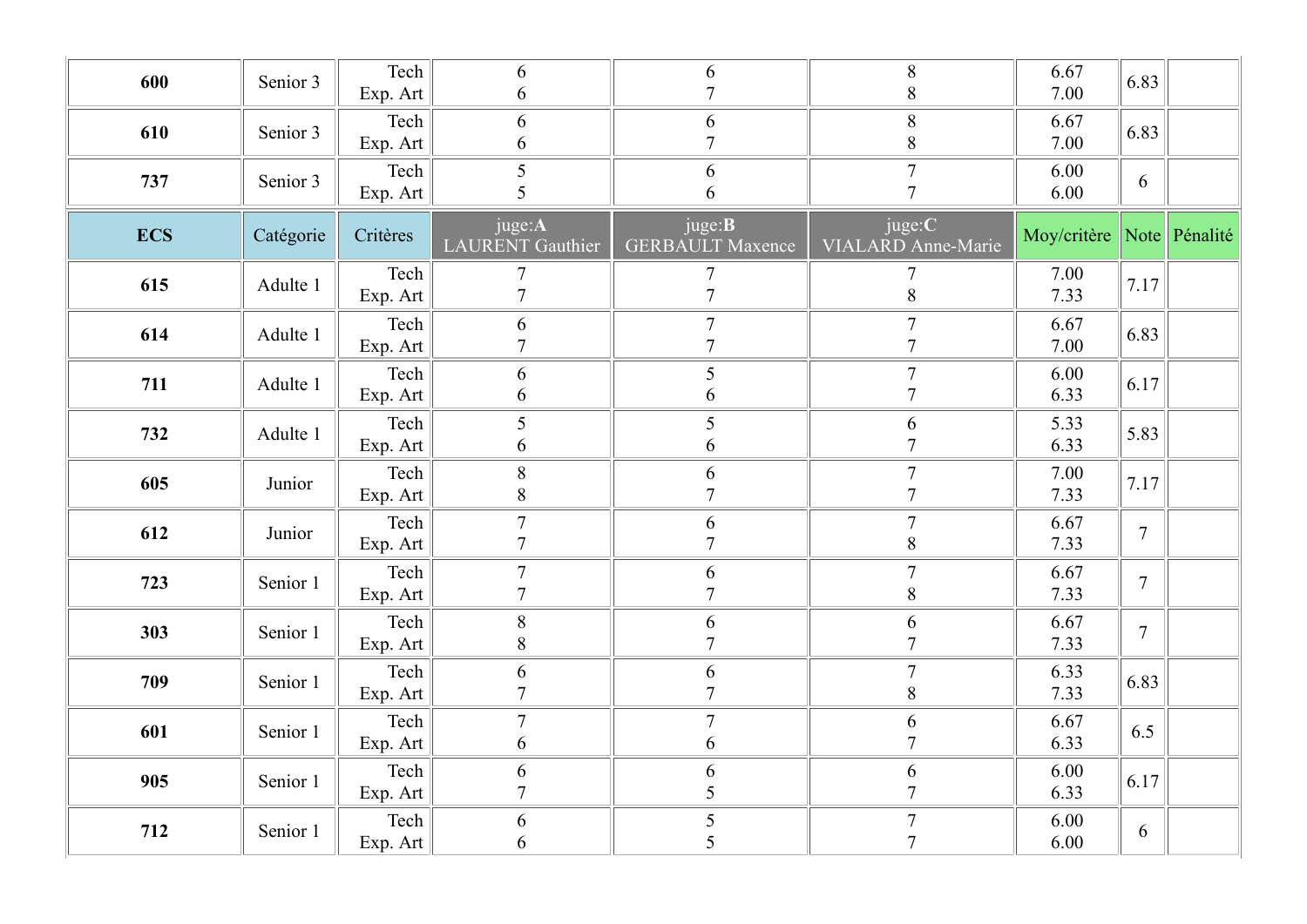| 625               | Senior 1  | Tech             | 5<br>5                            | 5                                         | $\overline{7}$<br>$\overline{7}$ | 5.67<br>6.00              | 5.83 |  |
|-------------------|-----------|------------------|-----------------------------------|-------------------------------------------|----------------------------------|---------------------------|------|--|
|                   |           | Exp. Art<br>Tech | 6                                 | 6<br>5                                    | 6                                | 5.67                      |      |  |
| 722               | Senior 1  | Exp. Art         | 6                                 | 5                                         | $\overline{7}$                   | 6.00                      | 5.83 |  |
| 311               | Senior 1  | Tech             | $\mathfrak{S}$                    | 6                                         | 5                                | 5.33                      | 5.5  |  |
|                   |           | Exp. Art         | 6                                 | 5                                         | 6                                | 5.67                      |      |  |
| 301               | Senior 1  | Tech<br>Exp. Art | $5\overline{)}$<br>6              | 6<br>5                                    | $5\overline{)}$<br>6             | 5.33<br>5.67              | 5.5  |  |
|                   |           | Tech             | 6                                 | 6                                         | 5                                | 5.67                      |      |  |
| 616               | Senior 2  | Exp. Art         | $\overline{7}$                    | $\mathcal{I}$                             | 6                                | 6.67                      | 6.17 |  |
| 600               | Senior 3  | Tech             | $\boldsymbol{7}$                  | 6<br>$\mathcal{I}$                        | 6                                | 6.33                      | 6.5  |  |
|                   |           | Exp. Art         | $\overline{7}$                    | $\tau$                                    | 6                                | 6.67                      |      |  |
| 620               | Senior 3  | Tech<br>Exp. Art | 6<br>6                            | $\overline{7}$                            | 6<br>$\overline{7}$              | 6.33<br>6.67              | 6.5  |  |
| 621               | Senior 3  | Tech             | $\tau$                            | 6                                         | 5                                | 6.00                      | 6.33 |  |
|                   |           | Exp. Art         | $\overline{7}$                    | $\mathcal{I}$                             | 6                                | 6.67                      |      |  |
| 737               | Senior 3  | Tech             | 6<br>$\overline{7}$               | 6                                         | 6                                | 6.00                      | 6.17 |  |
|                   |           | Exp. Art<br>Tech | $5\overline{)}$                   | 6<br>6                                    | 6<br>6                           | 6.33<br>5.67              |      |  |
| 610               | Senior 3  | Exp. Art         | 6                                 | 6                                         | $\overline{ }$                   | 6.33                      | 6    |  |
| <b>WCS</b>        | Catégorie | Critères         | Moy/critère                       |                                           | Note                             | Pénalité                  |      |  |
| <b>Night Club</b> | Catégorie | Critères         | juge:A<br><b>LAURENT</b> Gauthier | juge: <b>B</b><br><b>GERBAULT Maxence</b> | juge:C<br>VIALARD Anne-Marie     | Moy/critère Note Pénalité |      |  |
|                   |           |                  |                                   |                                           |                                  |                           |      |  |
|                   |           | Tech             | $8\phantom{.}$                    | $\tau$                                    | 7                                | 7.33                      |      |  |
| 614               | Adulte 1  | Exp. Art         | 8                                 | $\overline{7}$                            | $\tau$                           | 7.33                      | 7.33 |  |
| 615               | Adulte 1  | Tech             | $\overline{7}$                    | $\overline{7}$<br>$\mathcal{I}$           | $\overline{7}$                   | 7.00                      | 7.17 |  |
|                   |           | Exp. Art         | $\overline{7}$                    |                                           | 8<br>$\overline{7}$              | 7.33                      |      |  |
| 732               | Adulte 1  | Tech<br>Exp. Art | 6<br>$\overline{7}$               | 6<br>6                                    | $\tau$                           | 6.33<br>6.67              | 6.5  |  |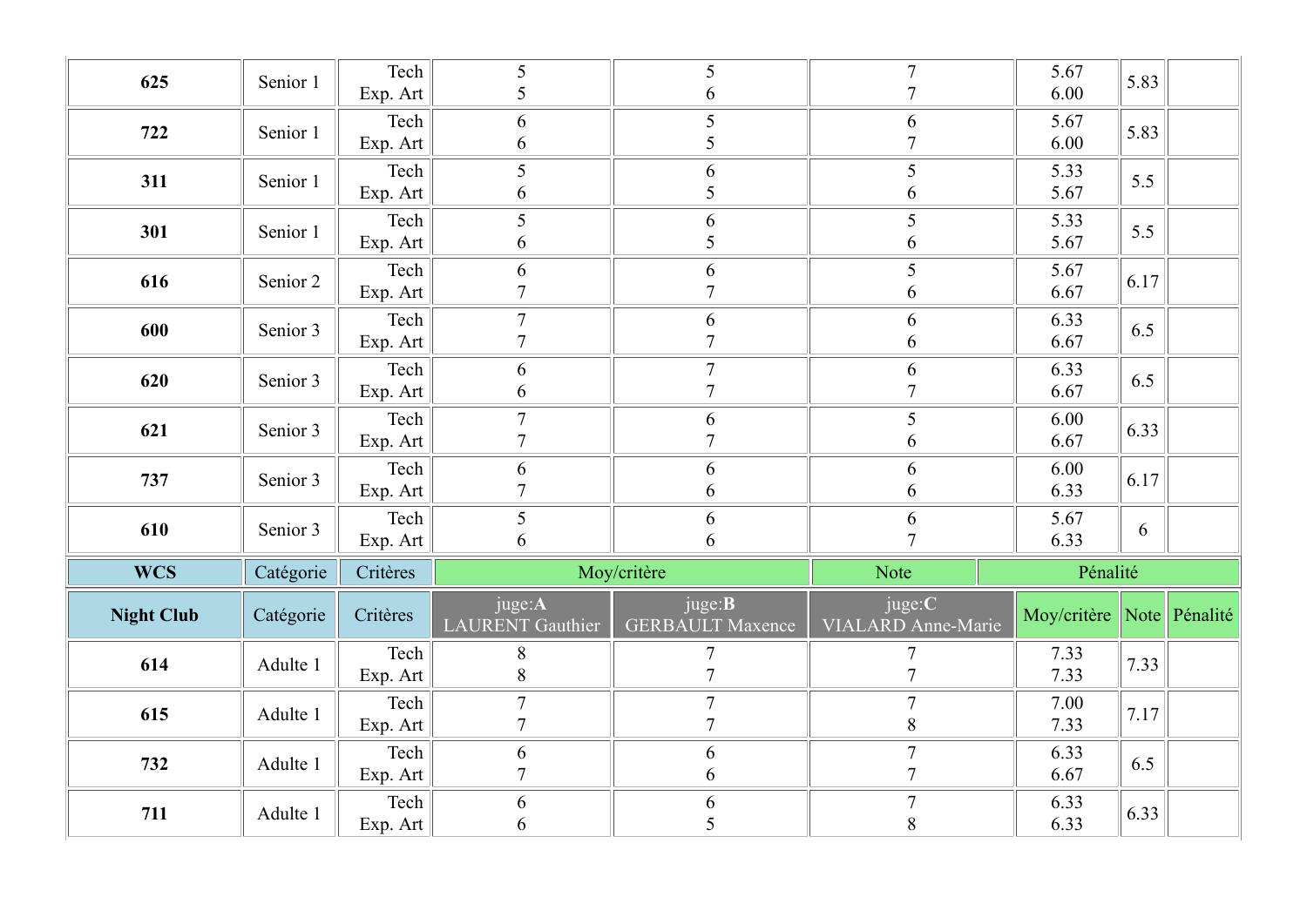| 605 | Junior   | Tech         | $\,8\,$          | $\sqrt{6}$       | $\, 8$           | 7.33 | 7.5  |
|-----|----------|--------------|------------------|------------------|------------------|------|------|
|     |          | Exp. Art     | $8\,$            | $\overline{7}$   | $\,8\,$          | 7.67 |      |
| 612 | Junior   | Tech         | 6                | 6                | $\,8\,$          | 6.67 | 6.67 |
|     |          | Exp. Art     | $\sqrt{6}$       | 6                | $\,8\,$          | 6.67 |      |
| 905 | Senior 1 | Tech         | $\boldsymbol{7}$ | $\sqrt{6}$       | $\boldsymbol{7}$ | 6.67 | 6.83 |
|     |          | Exp. Art $ $ | $\tau$           | $\sqrt{6}$       | $\,8\,$          | 7.00 |      |
| 601 | Senior 1 | Tech         | $\boldsymbol{7}$ | $\boldsymbol{7}$ | $\sqrt{6}$       | 6.67 | 6.83 |
|     |          | Exp. Art     | $\tau$           | $\overline{7}$   | $\overline{7}$   | 7.00 |      |
| 303 | Senior 1 | Tech         | 6                | $\sqrt{6}$       | $\boldsymbol{7}$ | 6.33 | 6.67 |
|     |          | Exp. Art     | $\boldsymbol{7}$ | $\overline{7}$   | $\overline{7}$   | 7.00 |      |
| 712 | Senior 1 | Tech         | $\boldsymbol{7}$ | $\sqrt{6}$       | $\boldsymbol{7}$ | 6.67 | 6.67 |
|     |          | Exp. Art     | $\overline{7}$   | 6                | $\overline{7}$   | 6.67 |      |
| 723 | Senior 1 | Tech         | $\sqrt{6}$       | 6                | 6                | 6.00 | 6.5  |
|     |          | Exp. Art     | $\boldsymbol{7}$ | $\overline{7}$   | $\overline{7}$   | 7.00 |      |
| 722 | Senior 1 | Tech         | $\boldsymbol{7}$ | 5                | $\boldsymbol{7}$ | 6.33 | 6.5  |
|     |          | Exp. Art     | 6                | 6                | $\,8\,$          | 6.67 |      |
| 709 | Senior 1 | Tech         | $\boldsymbol{6}$ | $\mathfrak s$    | $\boldsymbol{7}$ | 6.00 | 6.33 |
|     |          | Exp. Art     | $\overline{7}$   | $\sqrt{6}$       | $\overline{7}$   | 6.67 |      |
| 625 | Senior 1 | Tech         | $\sqrt{6}$       | $\sqrt{6}$       | $\sqrt{6}$       | 6.00 | 6.17 |
|     |          | Exp. Art     | $\sqrt{6}$       | 6                | $\overline{7}$   | 6.33 |      |
| 311 | Senior 1 | Tech         | 6                | $\sqrt{6}$       | 6                | 6.00 | 6    |
|     |          | Exp. Art     | 6                | $\mathfrak{S}$   | $\overline{7}$   | 6.00 |      |
| 301 | Senior 1 | Tech         | 6                | $\frac{1}{5}$    | 6                | 5.67 | 5.67 |
|     |          | Exp. Art     | 6                |                  | 6                | 5.67 |      |
| 616 | Senior 2 | Tech         | $\boldsymbol{7}$ | $\boldsymbol{7}$ | $\overline{5}$   | 6.33 | 6.5  |
|     |          | Exp. Art     | $\boldsymbol{7}$ | $\overline{7}$   | 6                | 6.67 |      |
| 621 | Senior 3 | Tech         | $\tau$           | $\sqrt{6}$       | $\overline{7}$   | 6.67 | 6.83 |
|     |          | Exp. Art     | $\boldsymbol{7}$ | $\overline{7}$   | $\overline{7}$   | 7.00 |      |
| 600 | Senior 3 | Tech         | $\boldsymbol{7}$ | $\mathfrak{S}$   | $\boldsymbol{7}$ | 6.33 | 6.5  |
|     |          | Exp. Art     | $\boldsymbol{7}$ | 6                | $\overline{7}$   | 6.67 |      |
| 610 | Senior 3 | Tech         | $\boldsymbol{6}$ | $\boldsymbol{7}$ | 6                | 6.33 | 6.5  |
|     |          | Exp. Art     | $\overline{7}$   | 6                | $\overline{7}$   | 6.67 |      |